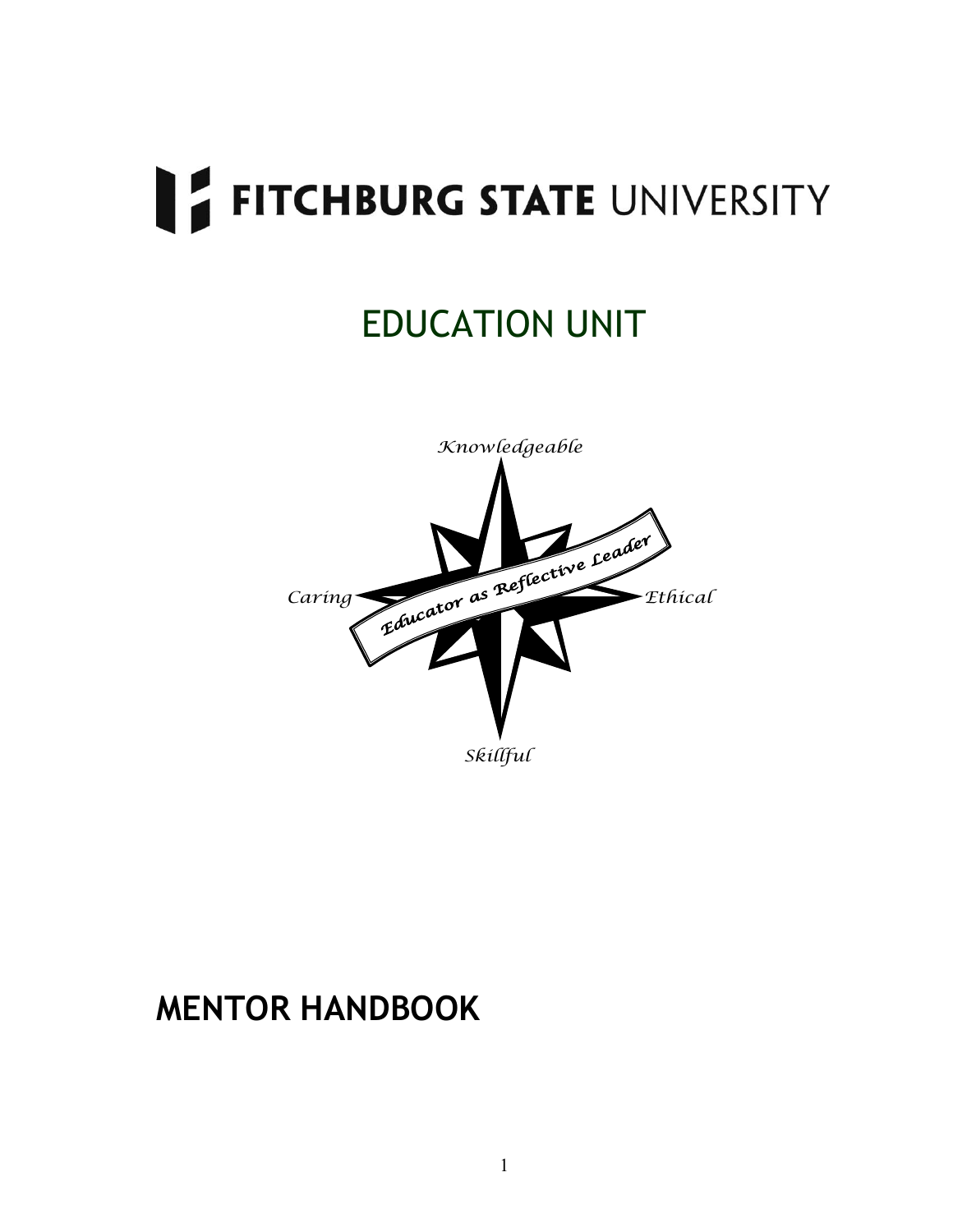*This handbook is based on the work initiated by Dr. Shari Stokes.*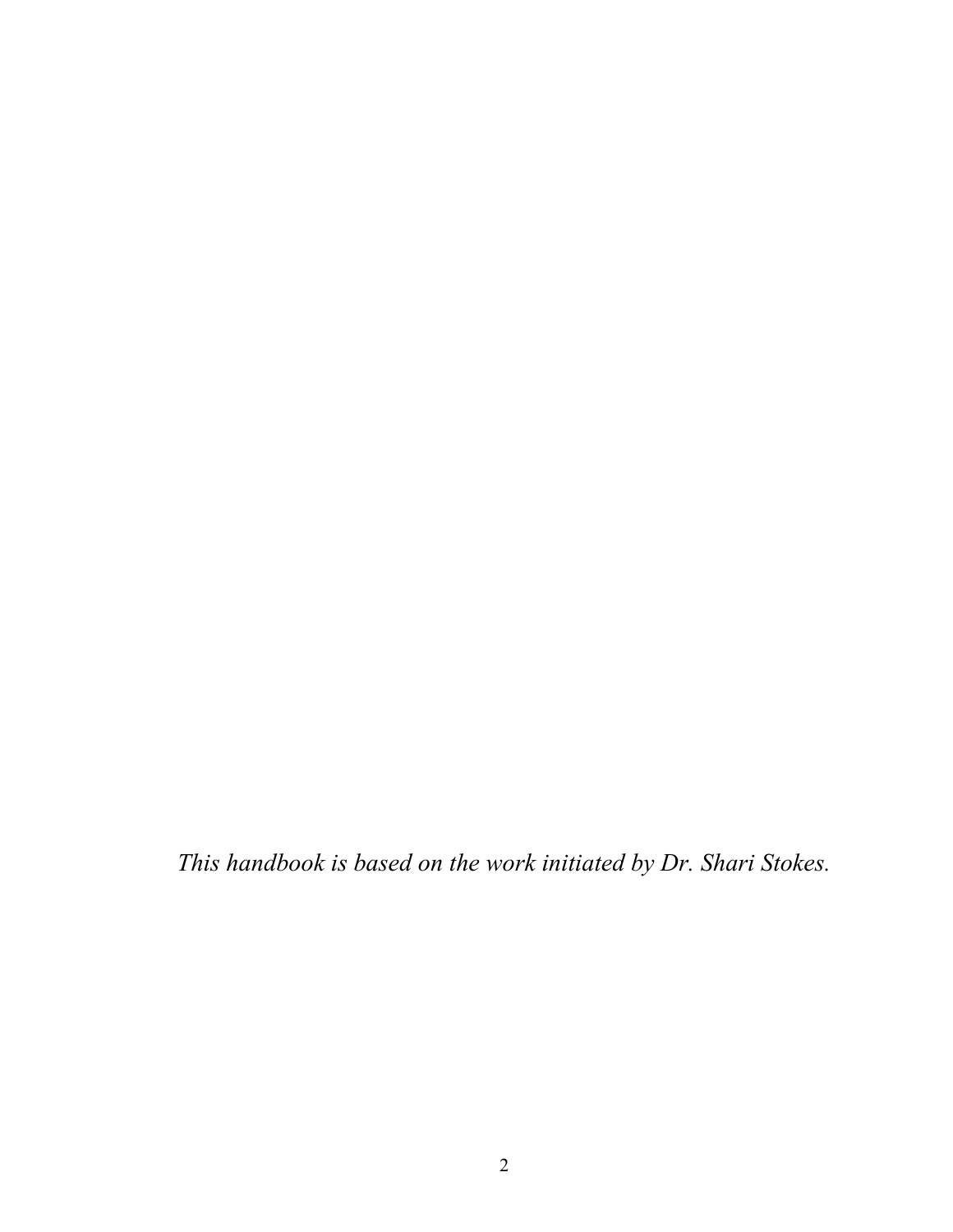#### *Promising Practices for Mentoring*

#### **Overview**

Teacher candidates in our teacher preparation programs are of all ages and have had a variety of experiences working with children. In order to assist them in meeting their needs, as a mentor it is helpful to understand what they bring to the Practicum/Student Teaching. Below is information that will outline some of the possibilities.

#### **The Nature of the Teacher Candidate in Practicum Experience**

Just as the children and young adults in schools are unique, so, too, is each teacher candidate with whom you work. Past experience helps teacher candidates to gain confidence and understanding, but some may need tremendous support and guidance even though they have had previous experience with children or in schools.

The following are some generalizations about the various stages of teacher candidate development. We offer this as a guide for thinking about their particular needs.

#### **Teacher Candidate's Stages of Professional Development**

*Beginning Stage: Developing Awareness/Gathering Information:*Some teacher candidates in the teacher preparation program have had very little experience in teaching; in fact, they may have very little experience in working with children in any capacity, other than the previous prepracticum experiences provided to them in their course of study. These candidates will need, and will be seeking, basic information about teaching and children. They may have difficulty applying what they have learned or are learning in their university classes. They will benefit from observing you and others modeling teaching as well as receiving direct feedback and suggestions on their own teaching.

#### *Intermediate Stage: Building Confidence and Competence:*

Teacher candidates who have had more experience working with children and young adults (perhaps, they are raising or have raised children of their own or have worked at camps, residential or recreational programs for years) will likely demonstrate more confidence and may be ready to attempt teaching with minimal support. While they are ready to try, they need support in analyzing their instruction after the lesson has taken place. These individuals will benefit from questions such as: "How did you think the lesson went along?" "What might you have done differently?"

#### *Advanced Stage: Enhancing Skills Already Acquired:*

Some teacher candidates may have extensive experience in schools already. Some have been instructional assistants or aides and are returning to university to become licensed teachers. If they feel competent and confident, they will benefit from analysis of their teaching. As a mentor, you can help these candidates identify areas that need enhancement and help them identify ways to improve their teaching. Teacher candidates at this level benefit from similar lines of questioning as those who are functioning at the intermediate stage.

Regardless of their stage of professional development, two guiding principles may help you in working with the teacher candidate assigned to you:

- All teacher candidates need to hear when they are doing well and what, specifically, is effective about their teaching.
- When aspects of their teaching need to be addressed, candidates need encouragement to reflect on their teaching, rather than being told what they are doing wrong. Opportunities to reflect will not only foster their skill refinement, but also build self-reliance.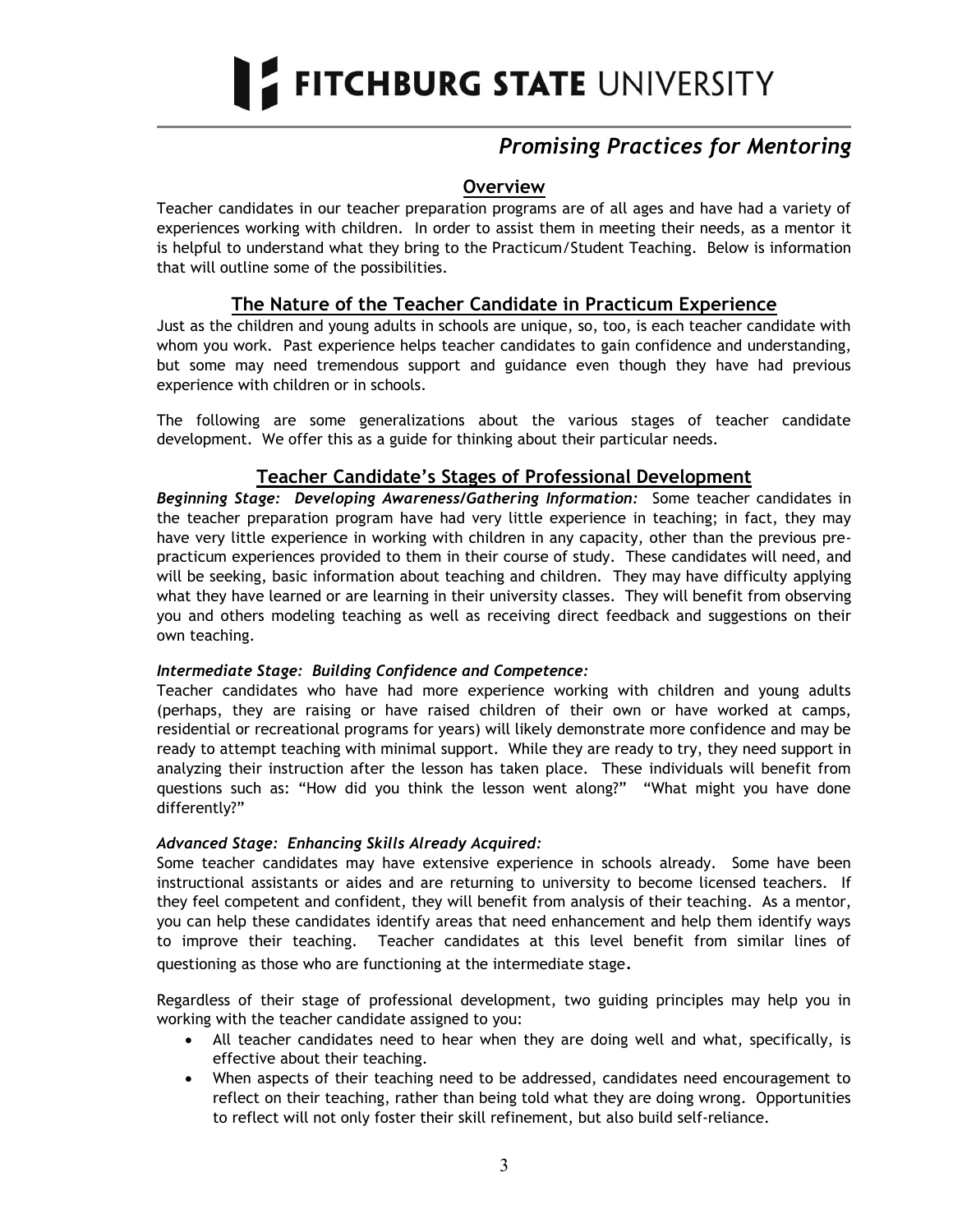#### *A Guide to Effective Mentoring*

The Education Unit at Fitchburg State University views all field experiences as an opportunity for growth and development. The Education faculty will work with you to ensure that the candidate has the appropriate support in this process. While it is not possible to summarize all the strategies that you will use in the process of mentoring the Fitchburg State University Education teacher candidate, it is hoped that these few pages will give you both a framework for your work and a basis for discussion with your teacher candidate.

#### **The Nature of the Mentoring Process**

Mentoring is an *intentional* process. You do not become a mentor because someone gives you that name. Being a mentor is a matter of consciously taking on the responsibility of a protégé, (in this case, a teacher candidate), and effectively doing the job. Mentoring is a *supportive* process. The relationship between mentor and protégé must be one that is safe. Mentoring is also a *nurturing* process. It is not a matter of telling, directing; instead, it is a process that *fosters* the maturity of the teacher candidate.

#### **If [the mentor] is indeed wise he does not bid you enter the house of his wisdom, but rather leads you to the threshold of your own mind.**

**Kahlil Gibran**

While mentors do not tell or direct, they do share their wisdom--mentoring is an *insightful* process that increases the teacher candidate"s perceptiveness about the teaching learning process.

#### **A Context for Mentoring**

#### *Mentor/Supervising Practitioner: Role and Responsibilities*

Supervising practitioners/mentors are asked to serve as positive role models and guides as teacher candidates meet individual goals. The following strategies will aid in this process:

- 1. Establish regular meetings each week to provide for opportunities during which the teacher candidate can reflect on practice, receive feedback and discuss progress and/or any concerns toward meeting the standards for licensure.
- 2. Provide access to the various resources and instructional materials within the classroom and school.
- 3. Provide information about individual children"s learning style, interests, needs, and other special considerations through formal and informal records and discussions.
- 4. Assign activities and responsibilities that will enable the teacher candidate to ultimately assume full responsibility in the role of the general or of the special educator, e.g., staff meetings, grade level meetings, IEP meetings.
- 5. Inform the university supervisor if any problems arise with the teacher candidate or the mentoring process.
- 6. Discuss suggestions made to the teacher candidate by the university supervisor.
- 7. Provide insight into the teacher candidate"s progress both to the candidate and to the university supervisor.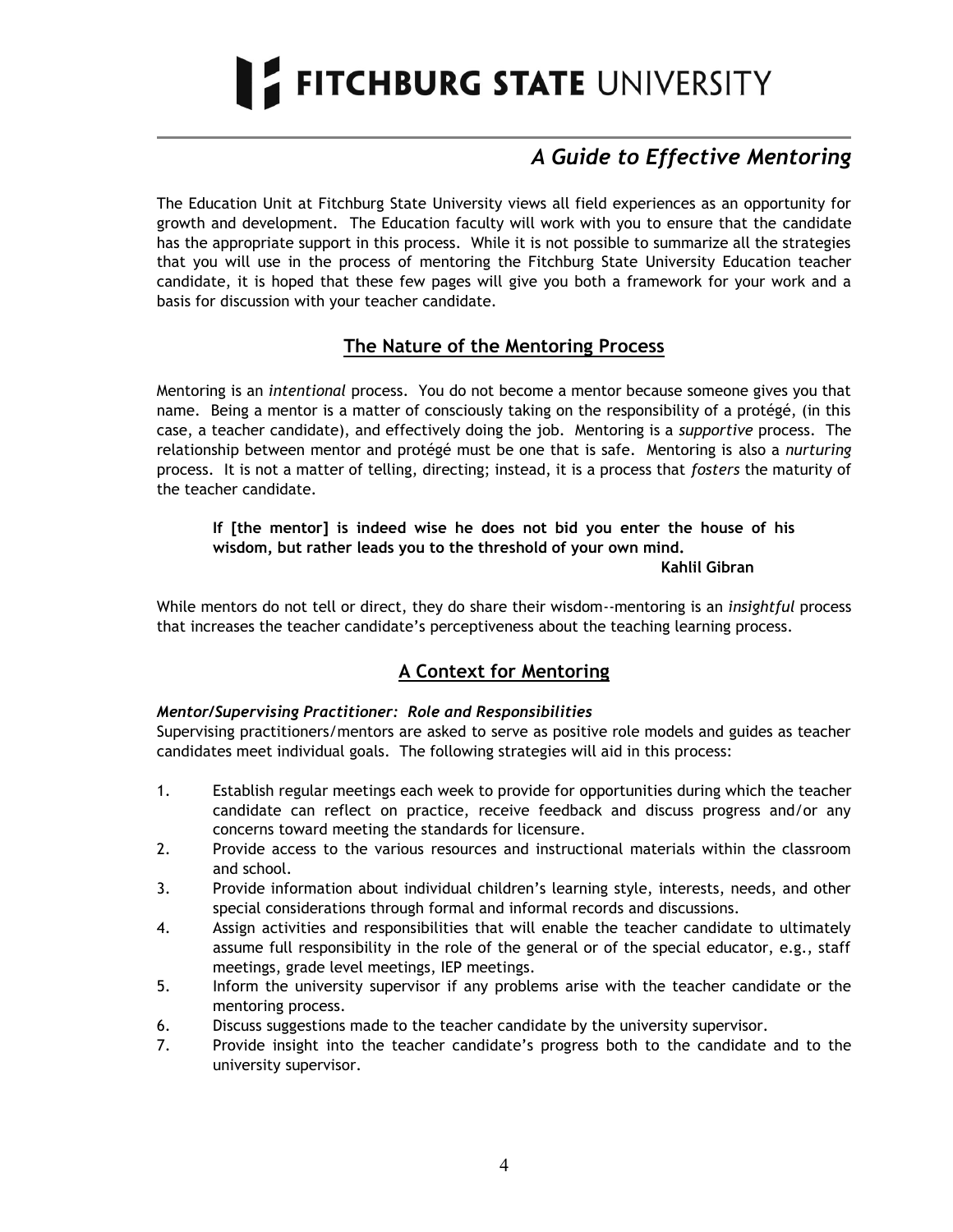#### *University Supervisor: Role and Responsibilities*

The university supervisor serves as the liaison between the university and school personnel. The responsibilities of the university supervisor are to support, encourage and give feedback to teacher candidates as they develop their teaching skills and to facilitate the supervision process between the mentor and teacher candidate. Specific responsibilities of the university supervisor include:

- 1. For teacher candidates enrolled in Practicum/Student Teaching, convening the initial three-way meeting as well as the mid-point and final evaluation meetings to review the evaluation process and to discuss the teacher candidate"s progress towards the licensure competencies.
- 2. Observing the teacher candidate and giving feedback on all visits to the candidate"s site.
- 3. Supporting the candidate and the supervising practitioner/mentor by maintaining contact and being available to answer any questions or concerns.
- 4. Assisting the teacher candidate with problems the candidate has identified or with problems that have been identified by the mentor teacher.

The process of mentoring in teaching requires that the mentor be a skilled practitioner whose understanding of teacher candidate's' needs is broadly based.

#### **Understanding and Applying Adult Learning Principles to the Mentoring Process**

In addition to understanding the particular needs of a teacher candidate, a mentor must also understand the principles of adult learning. Individual candidate"s needs are best understood within the context of adult learning principles. There are many considerations for Adult Learning. [These considerations are adapted from the following sources: Lawler, P. (1991). *The keys to adult learning*. Philadelphia: Research for Better Schools; Vella, J. (1994). *Learning to listen, learning to teach*. San Francisco: Jossey-Bass.]

**Establish a Sound Relationship:** Adult Learning requires a sound relationship with a mentor. To effectively learn adults need to work within a sound relationship built on time, affirmation, mutual respect, engagement in significant work, responsiveness on the part of the mentor, and open dialogue about the teaching process.

**Ensure Safety:** The first principle is **safety**. To effectively learn, adults need to feel safe--in their learning relationships, in their environment, and in the learning process. As a mentor some ways that you might foster safety include:

- Be open.
- Create a comfortable working atmosphere-both personal and within the classroom.
- Have the teacher candidate use a journal for reflection, outlet.
- Establish control and then review rules and consequences with teacher candidate, children or young adults in the class.
- $\bullet$  Model consistency and follow through.
- Establish a good dialogue--listen and be clear.
- Address issues immediately.
- Give encouraging comments often
- Provide essential information, e.g., school policies, medical information about particular children, fire drills.
- Have patience.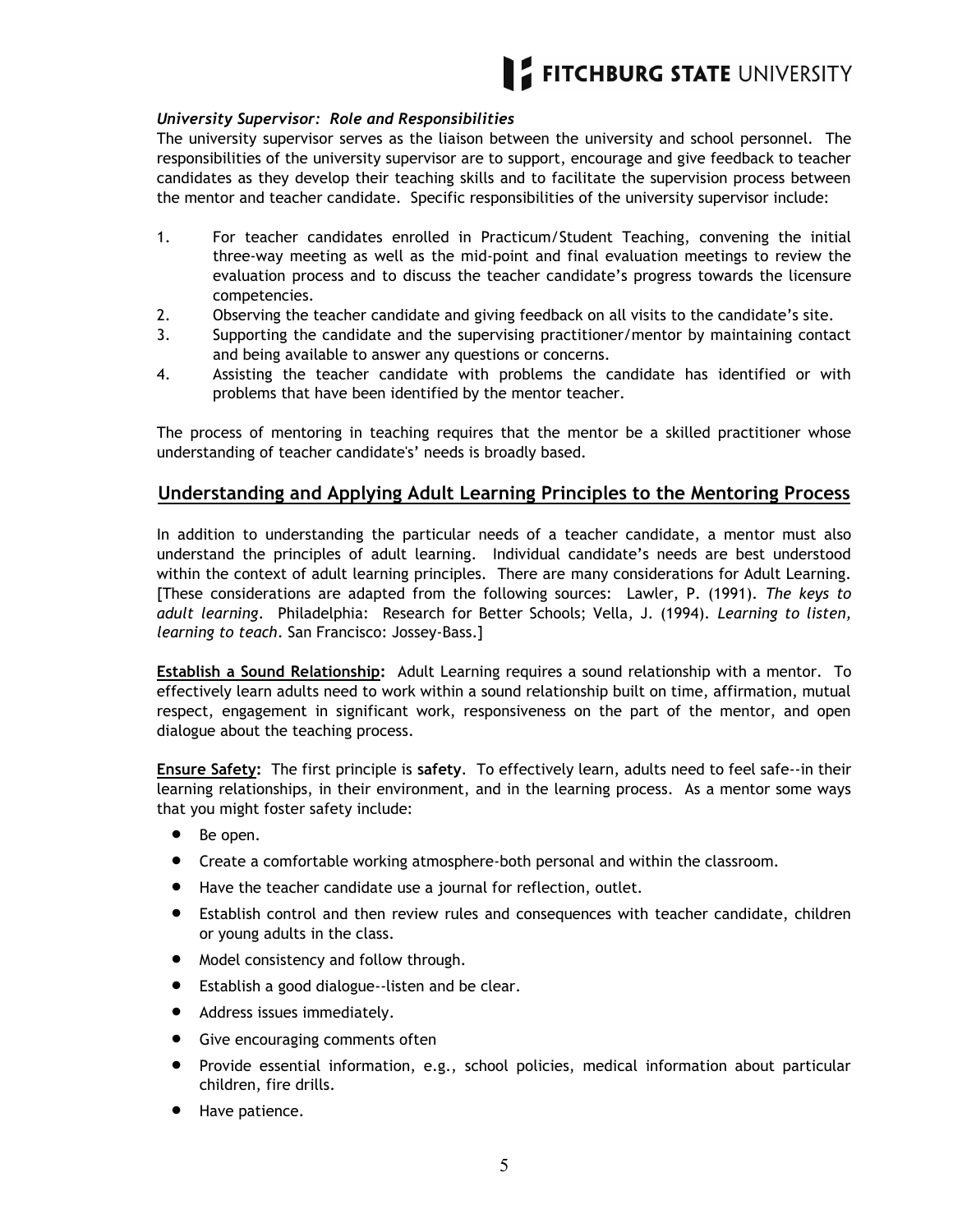- Supply materials & work space.
- Have a sense of humor.
- Accept teacher candidate"s ideas and individuality.
- Provide time to get to know you and what you expect.
- Prepare children or young adults for the newcomer.
- Model for the children or young adults your trust of the teacher candidate.
- Provide 1:1 time that is meaningful.
- **•** Minimize unnecessary risks

**Establish Expectations:** The third principle--establish expectations--is a mentoring strategy that is essential in creating a safe relationship. Take the time to ask yourself: What are my expectations as a mentor in this relationship? Those expectations may change over time or may vary to some degree from one teacher candidate to another. Below is one set of expectations. You may find you agree with some or all of these, or you may find you would delete some or add others.

*Example of a Mentor's Expectations [Regional Laboratory for Educational Improvement of the Northeast and Islands, 1994. Adapted from Saphier and Gower, 1987.]* 

*These are my expectations for our mentoring relationship. As your mentor:*

I will be available to you.

I will help, support, and encourage you in managing and mastering the following areas of schoolwork:

- --quality and quantity of work;
- --work habits and procedures;
- --business and housekeeping routines;
- --interpersonal behavior.

We will work together to solve problems regarding issues that are important to you and issues that are important to me for the development of your career in teaching.

We will treat each other with collegial respect, keeping our commitments to each other, for example, appointments, assignments, and agreed-upon expectations.

I will observe you teaching and provide you with objective data that will help inform your teaching practice.

Although I do not have "the answers," I will help you frame the questions that will lead you to your own answers and questions.

I will share with you and demonstrate what I have learned about teaching. I will treat everything that transpires in our mentoring relationship with confidentiality, within the reasonable bounds upon which we have agreed.

We will learn from and with each other.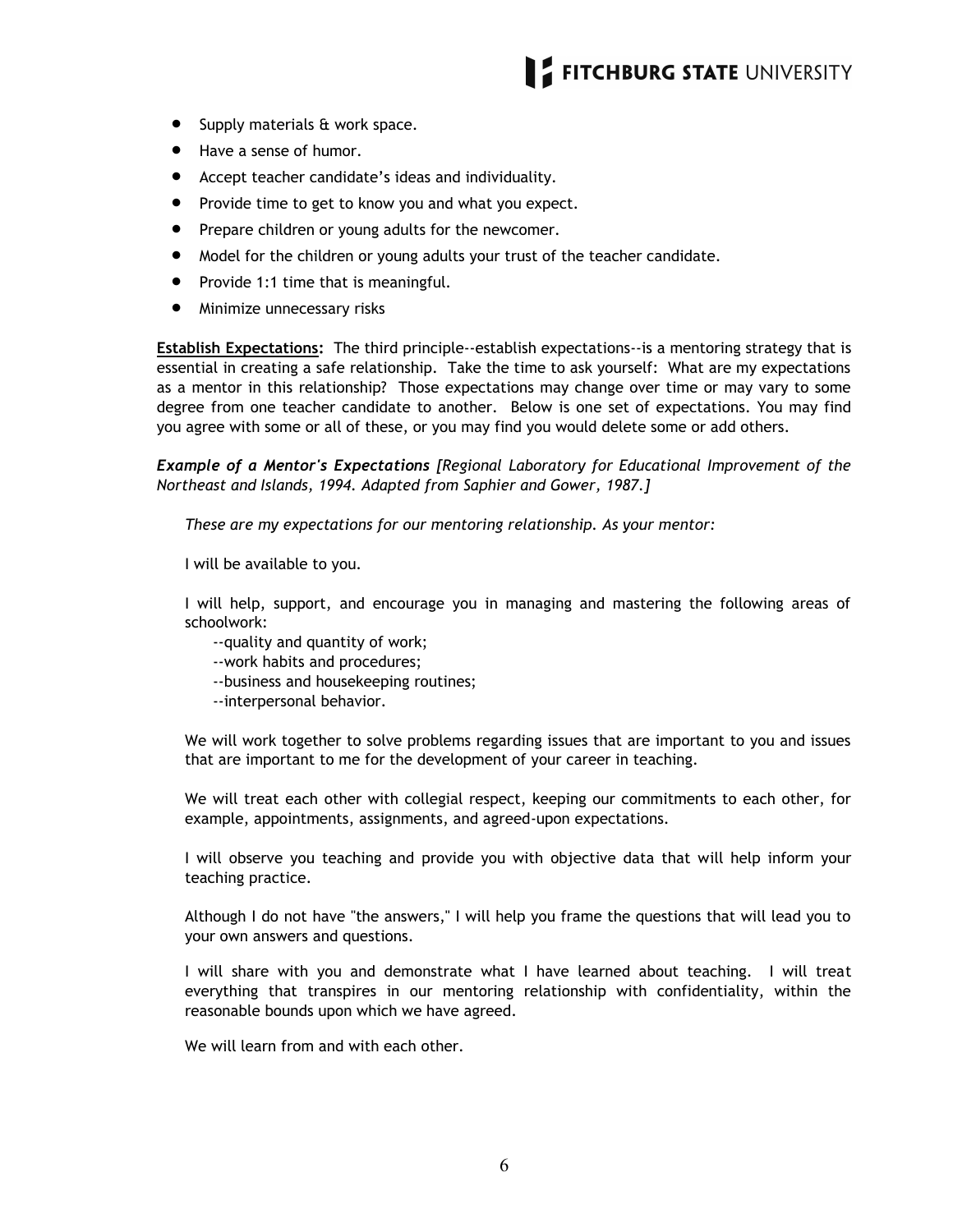**Assess Needs:** The fourth consideration is the assessment of, and thereby, an understanding of the Teacher Candidate"s Needs. Regardless of previous experiences, teacher candidates are individuals. Each is unique in his level of development, needs and the pace at which she or he learns. As a mentor you will need to assess each teacher candidate"s needs as she or he begins this important aspect of a teaching career, so that appropriate planning and support can be provided. This assessment can take place through ongoing dialogue with the teacher candidate. (Teacher candidates are encouraged to be candid about their needs.) Some other ideas for needs assessment include:

- **•** Observations
- Conferencing
- **•** Effective listening
- Written self-evaluation by teacher candidate.
- On-going, updated teacher candidate self-evaluation.
- Learning style inventory.
- Autobiography of teacher candidate as a learner--history, philosophy.
- Use of "Evaluation" portion of the lesson plan form or a separate evaluation sheet after lessons as ongoing needs assessment.
- Listening to a group of teacher candidates talking about their teaching experiences.

**Use dialogue rather than monologue when you converse:** Monologue, as compared to dialogue, is the traditional didactic pedagogy that occurs when a mentor tells what she knows, so that the learner will also know it. There is no reference to what the learner already knows, wants to know, or feels he needs to know. Dialogue, on the other hand means "the word between us". Teacher candidates have life experiences, which they bring to their teaching; enough experiences to be in dialogue with another adult, namely, their mentor. Moreover, teacher candidates will learn new knowledge, skills, and attitudes most effectively if they are able to relate what they are learning to these life experiences. Therefore, problem posing with opportunities for reflection are crucial aspects of effective learning experiences. Dialogue does *not* mean that the two adults--mentor and student-teacher--always agree. They do, however, listen to each other, respect, and affirm *each other* even when they cannot affirm the ideas of the other adult.

**Draw Motivation From Needs and Interests:** The teacher candidate has a particular interest in becoming a competent teacher. Therefore, motivation is usually high. (If it is not, there may be some real impediment, and this perception should be shared with the university supervisor as soon as possible.)

**Maintain an Orientation to that is** *Life* **Centered:** Teacher candidates have practical needs that are connected to the licensure process. The adult learner's need for immediacy of what is being learned is built into the nature of the field experience; therefore, supporting the teacher candidate in focusing on the goal of being an effective teacher is usually a straightforward process.

**Tap Experience as a rich Resource:** University students bring many life experiences to their fieldwork. As all adults do, teacher candidates filter things through their own experiences. As we said above, they benefit from talking about how they can relate their past experiences and their education to what they are learning in the school setting. Moreover, this dialogue fosters the connection of field experiences and course work, one of the important goals of the field-based experience.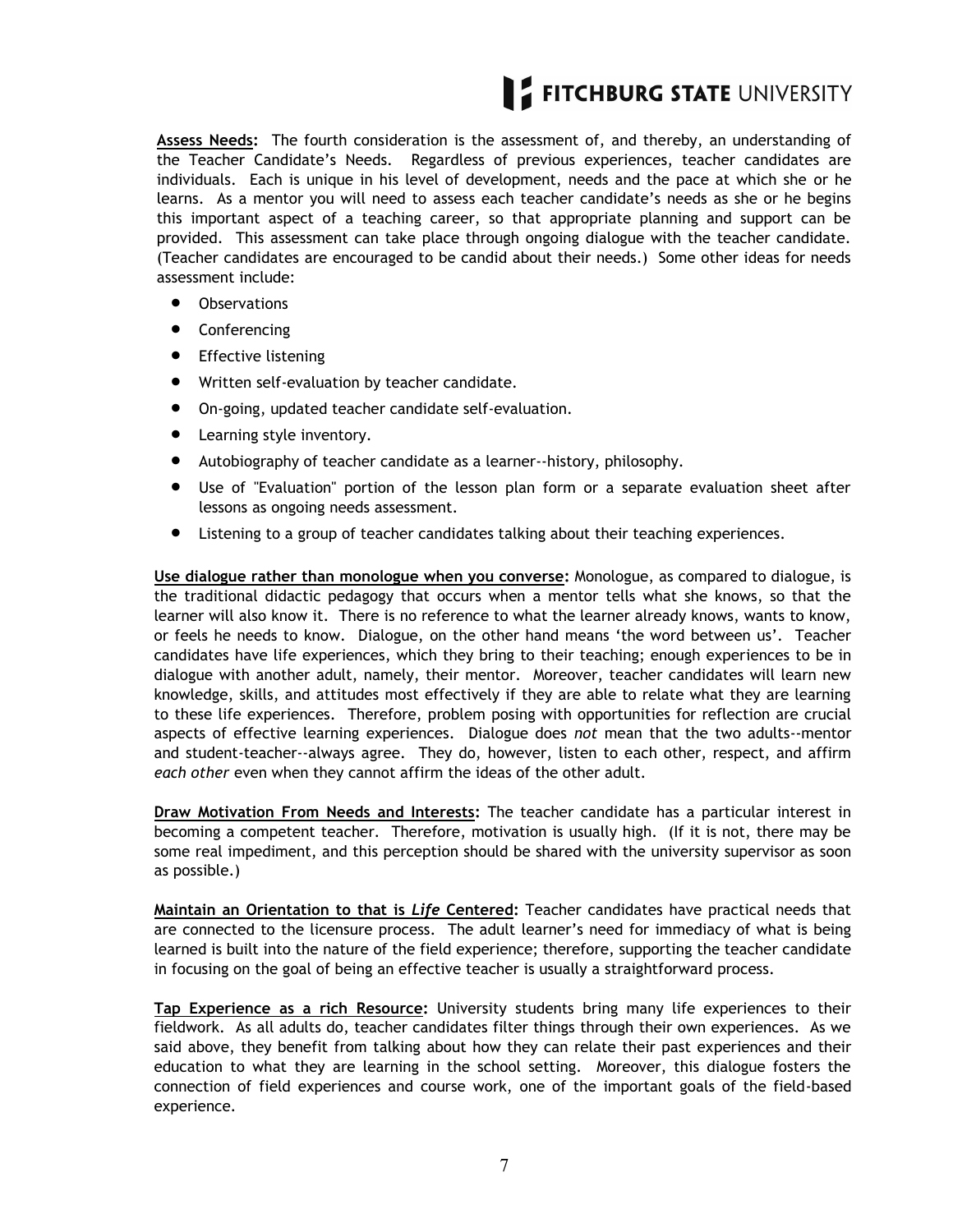

**Actively Engage the Candidate in the Learning:** Action with opportunity for reflection is essential. Teacher candidates do not want to be passive observers. They need to be doing, feeling, perceiving if they are to learn. Once they have had a chance to experience their work as teachers, they need time and facilitation to reflect on what occurred.

**Address Self-direction as a Deep Need:** Teacher candidates appreciate the opportunity to make some decisions about their part in the classroom activities.

**Recognize that Learning Styles (and therefore, Teaching Styles) are Individual in Nature:**  Acknowledgement of differing styles will provide support to the teacher candidate. Provide opportunities to discuss the teacher candidate"s **learning style** and how his or her resulting **teaching style** can align with the learning styles of the children or young adults in the class. Discussions on these relationships are powerful builders of insight*.*

**Give Careful Consideration to the Nature and Timing of Your Feedback:** Competence can be readily threatened by perceived attacks: Because adults can hold high standards for themselves and can also be particularly self-critical, feedback that might seem minimal to a mentor or supervisor may be perceived by the teacher candidate as a major shortcoming in his or her teaching. Therefore, mentor communication skills, including body language, are very important in providing clear, specific information to the teacher candidate. Moreover, a primary need among adults is affirmation. Whether or not there are areas to refine, *teacher candidates need to know what they are doing right*.

**Of these principles for effective adult learning, when you enter a relationship as a mentor the four to address right away are:** 

- Establishing a sound relationship;
- Ensuring safety;
- Establishing expectations;
- Carrying out a needs assessment of the teacher candidate.

#### **Progression of Teacher Candidate Teaching Responsibilities**

When teacher candidates first begin a field-based experience they need time to observe, to become acclimated, to learn about the students and the school culture, the schedule of the day, and the materials used in the class. While the amount of time needed for acculturation will vary from candidate to candidate the following schedule is an approximate structure to consider when supporting the candidate to take on greater and greater responsibility.

An eight-week student teaching placement might have a schedule that looks approximately like the following:

- Week 1: Observe and assist as needed; teach one or more lessons
- Week 2: Teach one specific subject area throughout the week
- Week 3: Add a subject area/class
- Weeks 4: Add a subject area/class
- Weeks 5 Add a subject area/class
- Weeks 6 7: Assume full responsibility for the role
- Beyond: Begin to return the teaching back to the mentor

A similar progression of responsibility would be appropriate in a 16 week, semester long experience.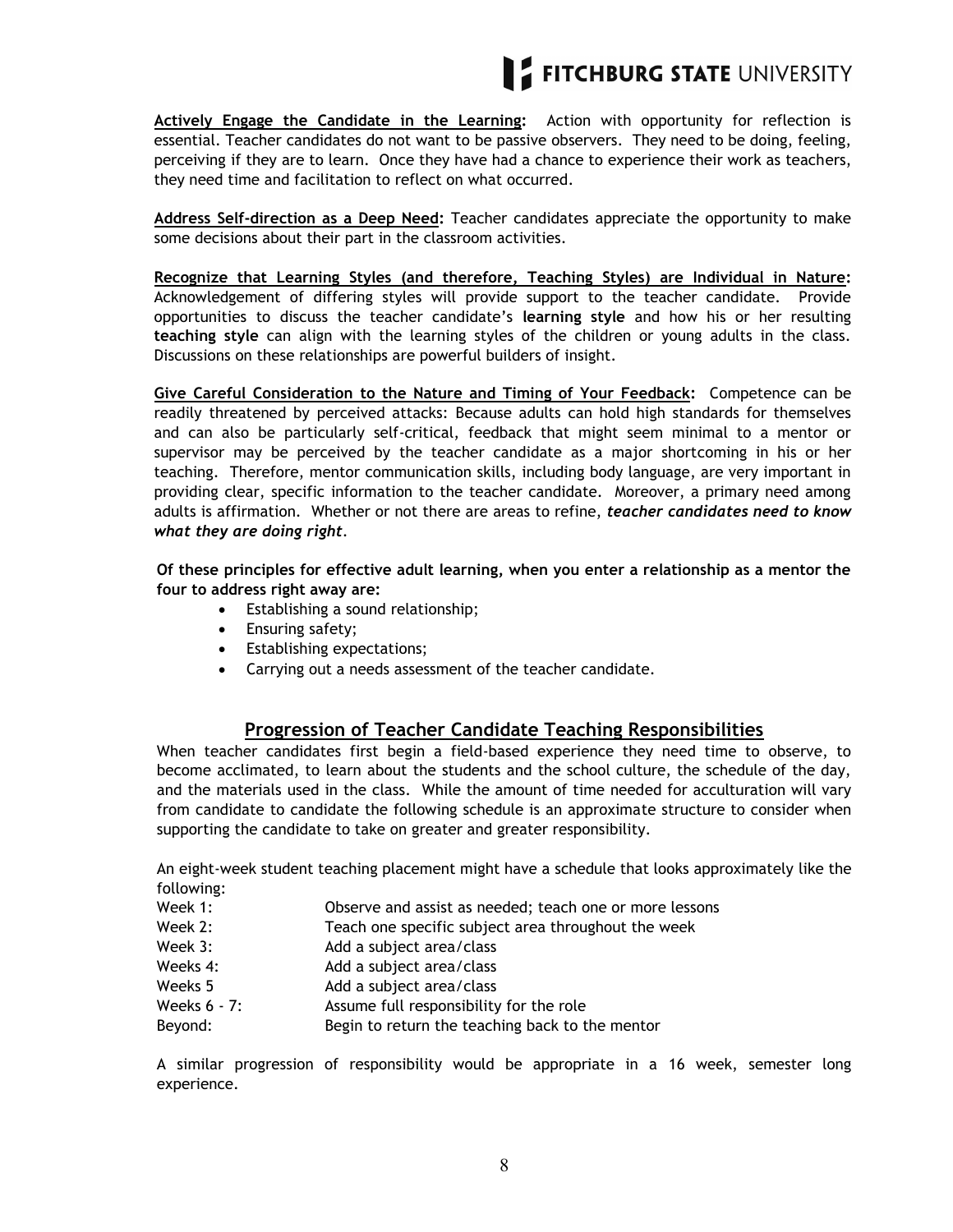#### **Mentoring Processes**

As a mentor teacher you have a profound influence on the teacher candidate's professional development. You will assist the teacher candidate to master teaching competencies through modeling, direct assistance, structured observation and feedback, communicate effectively, and consultation with the university supervisor. Let us discuss each of these ways that you mentor a teacher candidate.

**Modeling:** As a mentor you provide a solid **role model** for professional and personal growth. You offer the teacher candidate a sense of what they are becoming. This role modeling includes more than skill as a demonstration teacher. It requires a developmental sense of teaching in which the maturity level of the teacher candidate is recognized and careful consideration is given to provide growth-producing activities within the context of adult learning principles. Being a mentor also requires you to demonstrate teaching strategies; provide realistic ways of solving problems; prescribe how to get things done within the culture and political climate of the school; exude energy, self-confidence, security, competence, and professionalism.

**Assisting Directly:** In addition to being a role model you will also **provide direct assistance**. Teacher candidates can be expected to experience some problems inherent in classroom management, instructional strategy development, curriculum building, and communication with the many adults with whom the teacher candidate is building relationships. As the mentoring teacher your experience and skill will be called upon for even the most experienced teacher candidate. While the teacher candidate will be enrolled in course work and will be meeting with a university supervisor to discuss all these issues, your knowledge and expertise is valuable for the teacher candidate. Your close observation and intervention will be profoundly important in the development of the professional teacher. *Some of the commonly experienced problems of the teacher candidates are*:

| Time management            | Classroom discipline                                           | Motivation of students         |
|----------------------------|----------------------------------------------------------------|--------------------------------|
| Assessing student work     | Communication with parents                                     | <b>Establishing boundaries</b> |
| Organization of class work | Obtaining materials and supplies                               |                                |
|                            | Taking a chance on new ideas Fitting in with experienced staff |                                |
| Respecting confidentiality |                                                                |                                |

If the teacher candidate appears to be having difficulty organizing a lesson, one way that you can provide direct assistance is though suggesting the use of the following questions (Evertson  $\hat{a}$ Weade, 1989) as a guide for the lesson planning process:

- 1. What is the "motivator" for the lesson?
- 2. What is the anticipatory set that is going to be created?
- 3. What will the advance organizer be?
- 4. What prior knowledge of the children is being activated and how will this be done to set the stage for the lesson?
- 5. What events will take place?
- 6. What are the academic expectations for the children's or young adults' participation in each event?
- 7. What resources (for example, prior learning experiences both inside and outside the classroom) will the children or young adults bring that can be used to help accomplish the task?
- 8. What sequence of events will help the children or young adults acquire, practice, and apply concepts?
- 9. What "knowledge" will the children or young adults be expected to demonstrate? What will "count" as appropriate knowledge?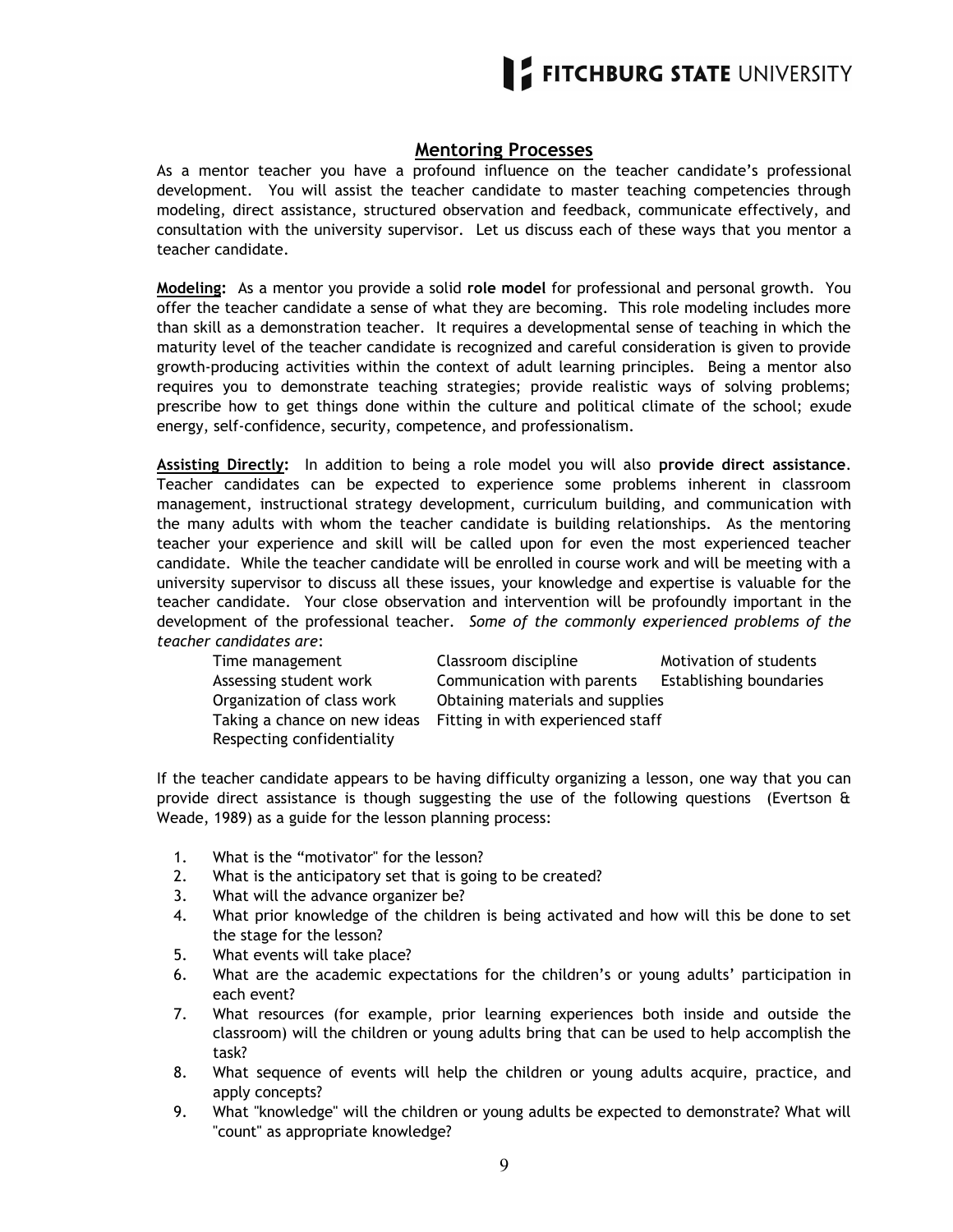

- 10. What will be the social expectations for the children or young adults participation in each event?
- 11. How will groups (whole class, small group, pairs) be organized? How will expectations for participating vary within each group and across groups?
- 12. How will turn taking (volunteering by hand raising, oral responses, calling out) be organized?
- 13. How will the children or young adults be expected to demonstrate appropriate knowledge and procedures?
- 14. What procedures can be implemented that will help the children or young adults in doing the academic task?
- 15. What prior experiences with doing the lessons are shared by teacher and the children or young adults? Which of the children or young adults do not share these experiences? How will their lack of experience be addressed?
- 16. Will there be a tangible product? What form will it take?
- 17. How will the products be collected and checked off?
- 18. How are academic and social expectations related? Do social expectations facilitate and support expectations for academic participation?

Remember, if the teacher candidate is experiencing difficulty, it is not unusual. It is your responsibility and that of the university supervisor to help the teacher candidate address these problem areas through coaching, modeling and direct feedback through the use of effective communication.

#### **Providing Feedback**

Mentoring a teacher candidate requires the use of **structured observation and feedback**. Usually the most effective means of structuring an observation is a three-step process. In the first step you and the candidate prepare for your observation of the teacher candidate"s teaching. During that conference some useful questions (Haley, 1992) to ask include:

- What is the objective of the lesson or the experiment within the lesson?
- What has led up to/will follow this lesson?
- What is the sequence of events within the lesson/experiment?
- What behaviors do you hope to hear/see?
- What do you hope that the students will be able to do following the lesson?
- What teaching strategies/behaviors will you use or experiment with?
- How are the teaching strategies, desired behaviors and outcomes related?
- Do you have any particular concerns regarding any of the above?
- Do you have any additional information you would like to share with me?
- What kind of data would you like me to collect during the observation?
- In what form should I collect the data?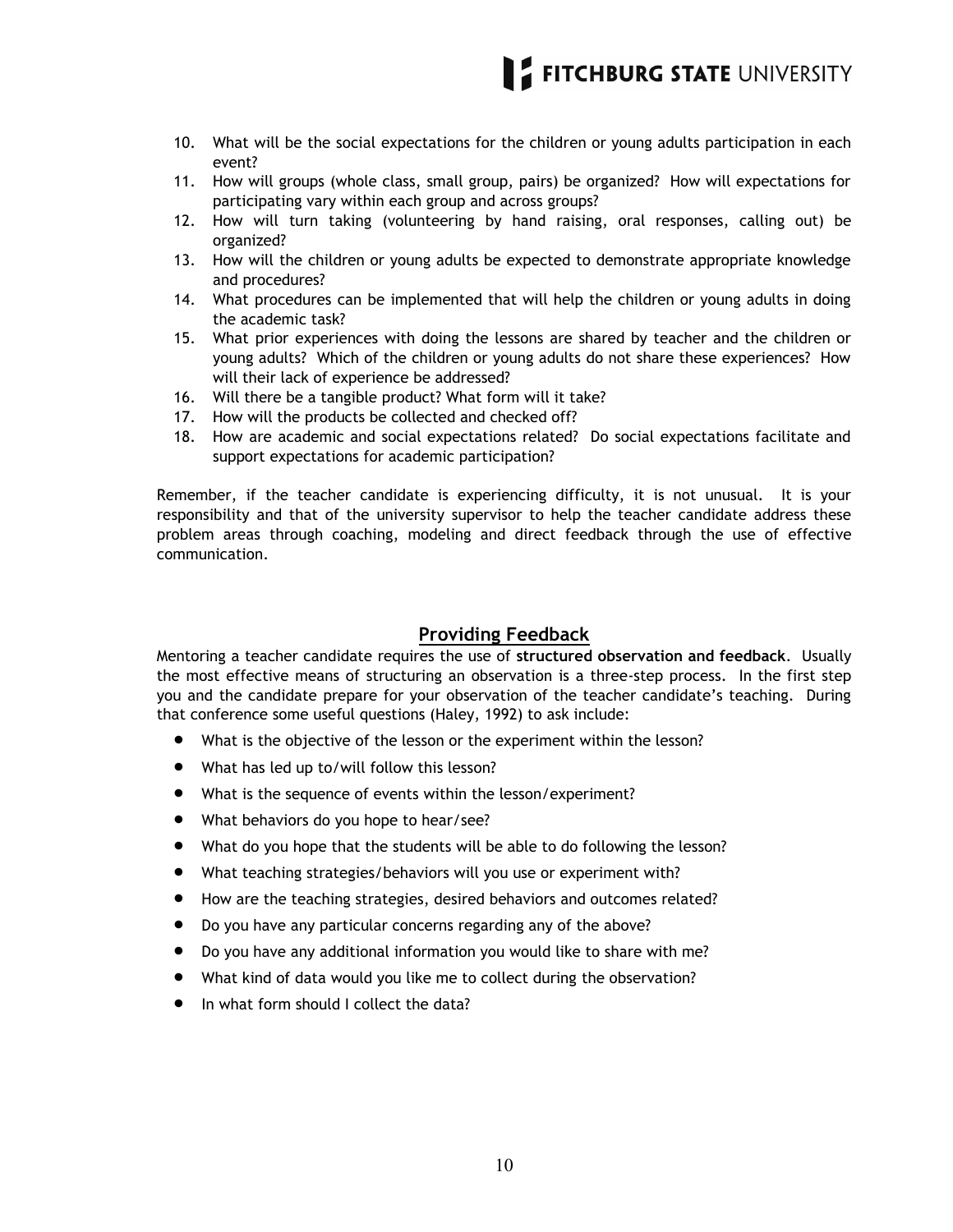

*When you have completed the observation*, use the data you collected to provide a basis for the teacher candidate to reflect on his or her teaching. To promote such reflection you might use any of the post observation questions (Saphier, 1992) below. The general pattern is: Give *objective* data from your observation, then, ask for the teacher candidate"s feelings, interpretation, or rationale.

- 1. Questions that clarify tone or feelings associated with a particular situation:
	- "I noticed that you started talking much more quickly when you described what you wanted the children or young adults to be concentrating on in their groups. What were you feeling at that point?"
- 2. Questions that clarify the reasons and intended consequences of observed actions, events, or statements.

"I noticed you stopped John in the middle of his answer and went to Peggy. What were you thinking when you did that?"

- 3. Questions that ask about the reasons for patterns or incidents of the same nature. "I noticed each time you went back to the circle, you always knelt down in the same spot. Was there a particular reason for that?"
- 4. Questions that connect an observation with a past conversation or event. "Was Susie one of the kids you were talking about that you thought might not participate? She talked four times. What do you think might have been going on for her?"

*If you were discussing a lesson that you have not observed*, the following questions would facilitate your dialogue with the teacher candidate:

- o How did you feel/think about the lesson or the experience? What contributed to those feelings?
- o What do you recall of children"s behaviors?
- $\circ$  What do you recall of your own behaviors and strategies during the lesson?
- o How did your strategies and behaviors compare with what was planned?
- $\circ$  To what extent do you feel the objective of the lesson or experiment was achieved?
- o What might account for the outcomes achieved?
- o What have you learned from this lesson/experience?
- $\circ$  If you were to do it again, what would be the 'keepers' and what might you do differently?
- o What do you think a follow-up lesson would look like?

*As the conference comes to a close*, invite the teacher candidate to reflect with you on the observation and conference process and on how you two are working together. The following two questions will facilitate the process:

- o What are you finding useful?
- $\circ$  What might you change next time or ask me, as the mentor, to do differently?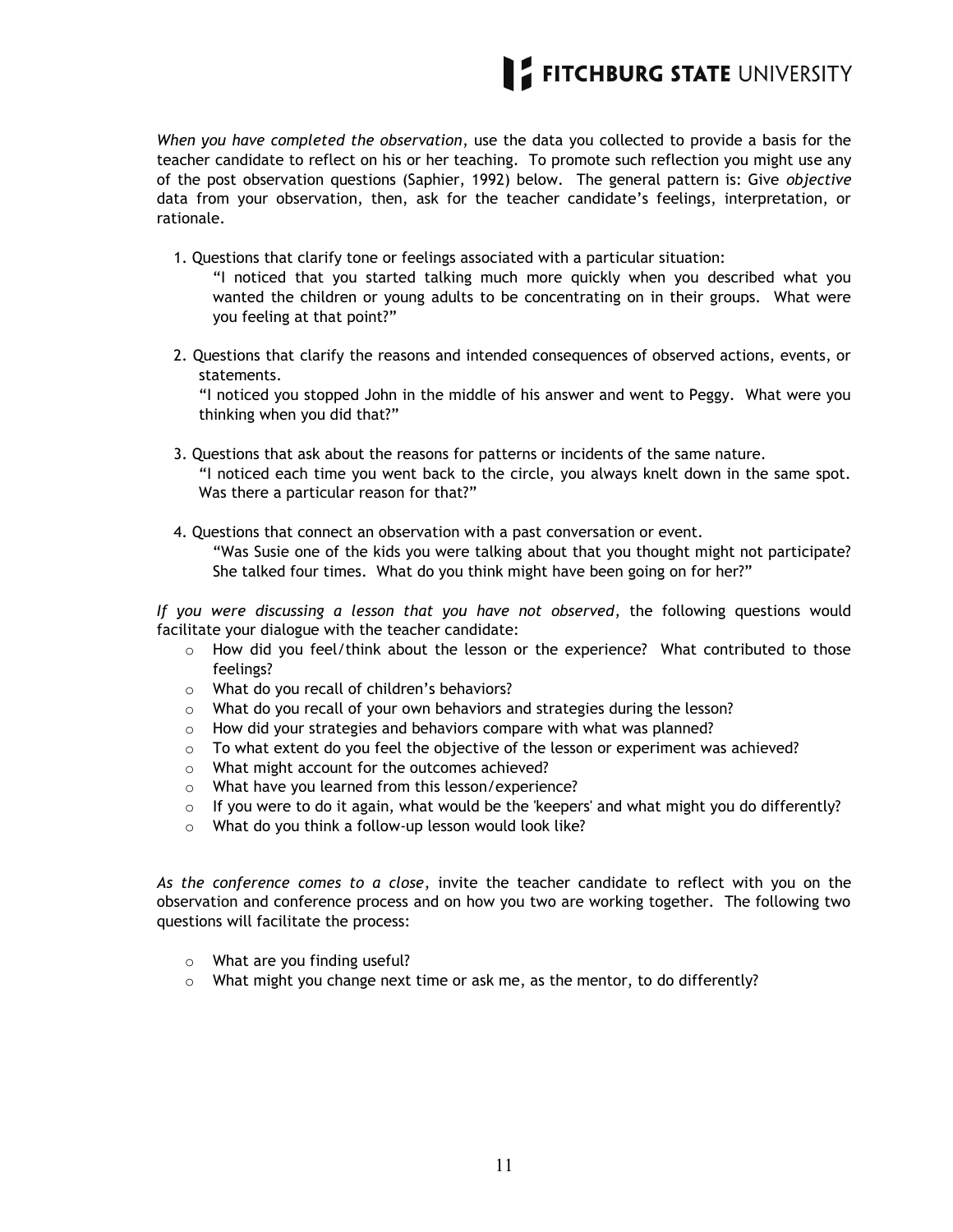

**Giving Feedback Constructively:** When you are involved in the process of providing the teacher candidate with constructive feedback, these guidelines will help ensure that your feedback is constructive. [Adapted, in part, from materials for which permission was given to copy: Kit Marshall & Associates. (1986). *Effective teaching facilitator's handbook*. Cameron Park, CA: Professional Educator"s Press.] :

**1) Take time to provide feedback**. Establish times to meet on a regular basis.

**2) Only give feedback on a behavior or aspect of an individual's teaching that is changeable.**

**3) Find a specific focus** for your feedback. **Provide the amount of information the receiver can use, rather than the amount you would like to give.** Do not overload. Limit the discussion to 1-3 items. Do not save up feedback until you have several behaviors you want to discuss. When we overload a person with information, we reduce the chance that he will be able to use the feedback effectively. We are satisfying a need in ourselves when we give more than can be used.

**4) Talk about the present.** Do not bring up past times when the behavior occurred.

**5) Focus feedback on behavior rather than the person.** It is important to refer to what a person *does*. When providing feedback statements, focus on adverbs (which relate to actions) rather than adjectives (which relate to qualities) when referring to a person. Thus, we might say a person "moved about the room frequently", rather than that the person is a "good monitor of the classroom."

**6) Focus feedback on observations rather than inferences.** Observations refer to what we see or hear in the behavior of the person or the students while inferences refer to our interpretations of the behavior (e.g., "the students were interested" or "you seemed relaxed"). We may occasionally share inferences or conclusions, but it is important to *always identify them as inferences or conclusions, that is,* distinguish between observations and inferences, and make the distinction *verbally* clear. Present the data on which the inferences are based before stating the inference. Whenever you state inferences, do so tentatively--as hypotheses. If you include inferences, **own your inferences.** Use "I messages" throughout your communication. , e.g., "I sense...", "I see....", "It seems to me....", "I have the impression....", "I feel...." ("You messages" on the other hand, frequently sound accusatory and, therefore, evoke defensiveness.)

**7) Focus feedback on description rather than judgment.** Description represents a process for reporting what occurred, while judgment refers to an evaluation in terms of good or bad, right or wrong, effective or not effective. It is important to realize that judgments arise out of our personal frame of reference or values, whereas description represents neutral reporting. Neutral data is most useful. When you identify an issue, try not to be judgmental. Avoid evaluating the behavior by using such words as 'misguided', 'unproductive'. Be specific. Let the facts speak for themselves. Stay with what is observed.

**8) Focus feedback on cause and effect.** When we can draw the relationship between teacher behavior and student behavior (e.g., "When you walked around the room, the students in the back returned to their work"), our colleague can decide if what occurred was what was intended.

**9) Focus feedback on descriptions of behavior in terms of "more or less" rather than in terms of "either-or".** All behavior falls somewhere within a continuum. Stressing quantity which is objective and measurable is much more useful, rather than talking in terms of quality which implies judgment. We can avoid thinking in categories such as "good" or "bad" when we provide feedback that uses terms such as "more" or "less".

**10) Focus feedback on a specific situation, preferably on the "here and now".** Feedback is most meaningful if it is given as soon as appropriate after the observation has been completed.

**11) Focus feedback on the sharing of ideas and information rather than giving advice.** When we share ideas and information, we free the receiver to decide how to use the ideas and information. When we advise, we are not only taking away our peer"s freedom to determine an appropriate course of action but reducing his or her responsibility for his or her own behavior.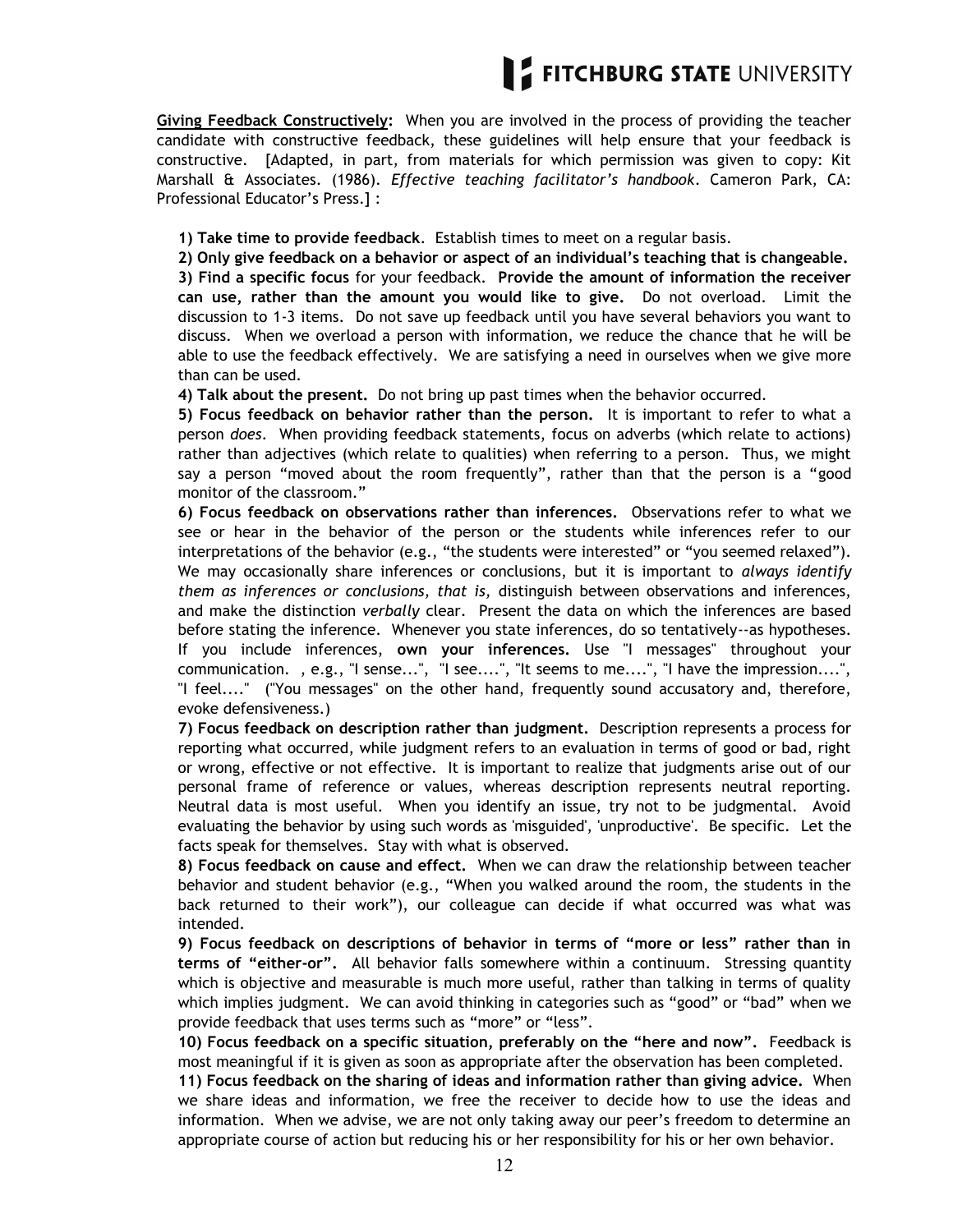**12) Focus feedback on exploration of alternatives rather than answers or solutions.** When we focus on a wide variety of means for attaining a particular goal, we avoid premature decisions, answers and solutions. The value of peer support increases as we develop our skills in searching for and weighing many possible alternatives. We prevent limiting our options when we avoid quick answers.

**13) Focus feedback on the value it has for the receiver, not on the value it has for the giver.** Feedback is an offer, not an imposition. When we offer to provide feedback and support, we are not seeking our own release but are willing to accept that the help may not be acted upon.

**14) When discussing a problem or issue, do not look for** *a* **solution; look for possibilities**. Explore alternatives. Share ideas. Ask open-ended questions. Remember to use responsive listening when the teacher candidate speaks.

**15) Be positive and supportive.** "You will find a way when you are ready." "Things take time." "You know what you need. Feel free to ask."

**16) Acknowledge difficulties** and the possibility of failure in some instances. "Sometimes what we try runs into difficulty." "Sometimes we"re not able to make the change we want right away."

**17) Set new goals jointly.**

**18) Follow-up to assess progress and support effort.**

- **Developing Closure:** When you develop closure you support the teacher candidate"s move to the next level of communication: for example, from stating a problem to beginning to brainstorm solutions. There are different kinds of closure needed in your communication:
	- **Moving to close off one segment of the dialogue**: An example of communicating this would be: "Is there anything else that you want to add before we....?"
	- **Shifting from one aspect of the dialogue to another**: An example would be: "Do you want to explore some ideas about...?" or, "Shall we come back to this topic when we both have given some thought to a plan or do you want to do that now?"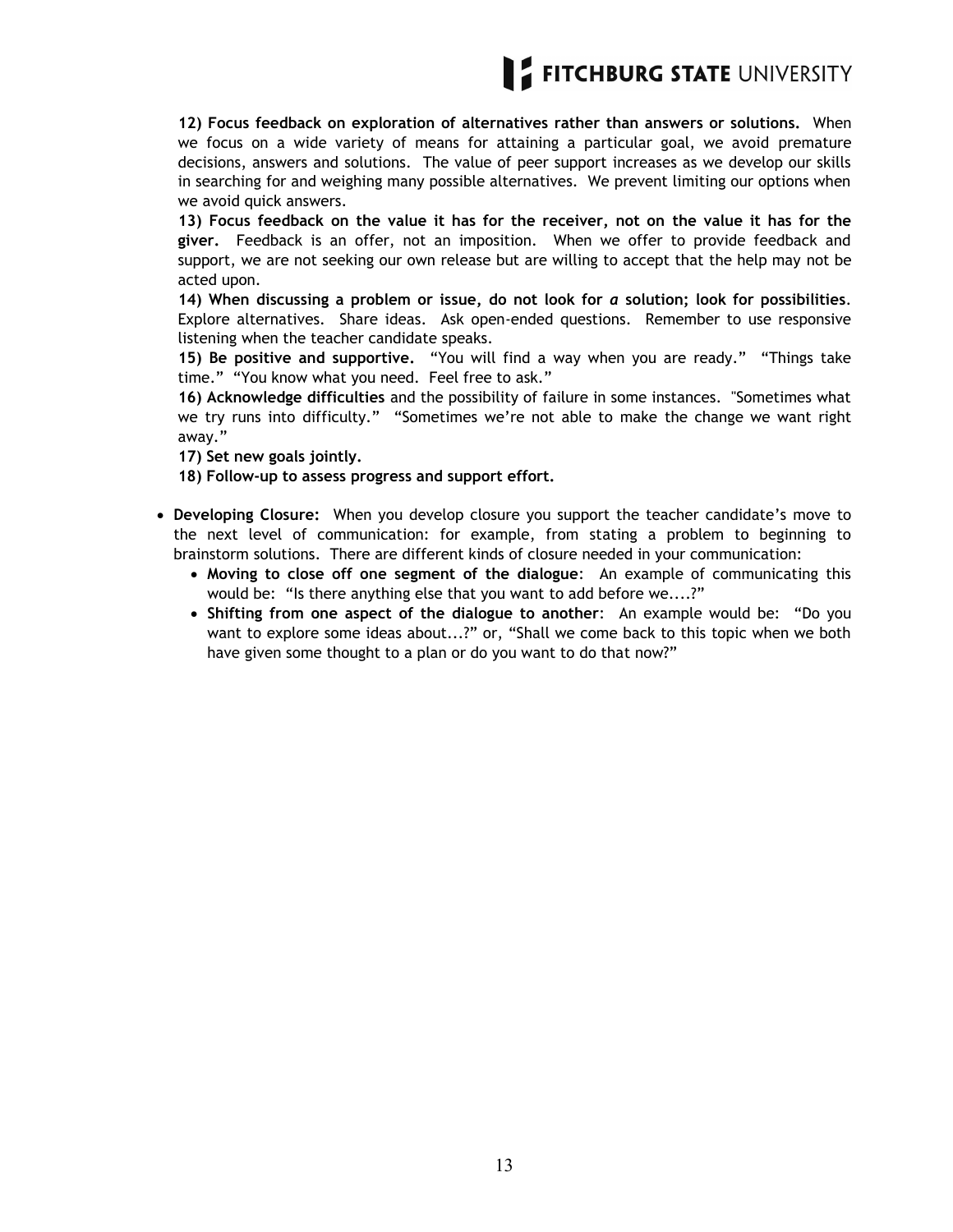#### **Communicating Effectively**

Whether you are being a role model, providing direct assistance or carrying out structured observations with feedback, effective communication skills are essential to your successful work with a teacher candidate. Your skill in communicating can support the teacher candidate in becoming a reflective practitioner who is looking to improve teaching based on knowledge and research, someone who is open to change and to trying new practices, a professional who is aware that change takes time. Invaluable communication skills are: Listening responsively, advocating responsibly, fostering reflection, giving feedback constructively, and developing closure. Let us look at each of these skills.

**Listening Responsively:** Communicating a desire to understand someone. This includes:

**-Acknowledging:** Expressing understanding and empathy by reflecting the content or the content and the feeling of the message.

- **--Non-verbal forms:**
	- -Purposeful eye contact.
	- -Attentive body language.
	- -Nodding.
- **--Verbal forms:**
	- -Brief utterances such as "hmm".
	- -Restatement of message in listener"s own words. Can be:
	- Paraphrase of content and/or feelings; e.g., "You"ve been thinking.…" "You seem worried about…"
	- Brief paraphrase of message after a short while; e.g., "You"re considering switching books."

You may wonder how you can listen responsively if, in fact, you do not understand what the teacher candidate is saying. When that occurs, you can use clarifying.

**-Clarifying:** When you clarify, you express a desire to understand, yet possible confusion about the content or feelings of the teacher preparation teacher candidate"s message.

#### **Non-verbal form:**

Attentive body language, yet quizzical look.

#### **Verbal forms:**

A request for clarification: "Could you say that another way for me?"

An invitation to check your understanding; e.g., "Let me see if I am understanding you correctly. You seem to be saying.... Am I correct?"

A statement of confusion; e.g., "I don"t think I understand. Are you saying ....or....?" Probing with questions to get the candidate's intended meaning: "Do you mean all of

them?" It is important to be careful that the question is objective and not meant to question the thinking behind the statement and that when you ask it, your tone of voice sounds neutral.

**-Summarizing/Organizing** the message after listening for a longer time period:

#### *Summarization of content to illuminate themes***:**

-"In other words…"

-"So, there seem to be two issues here….and…."

*Organization of content***:** "On the one hand you have said….; on the other hand, you seem to have also said…."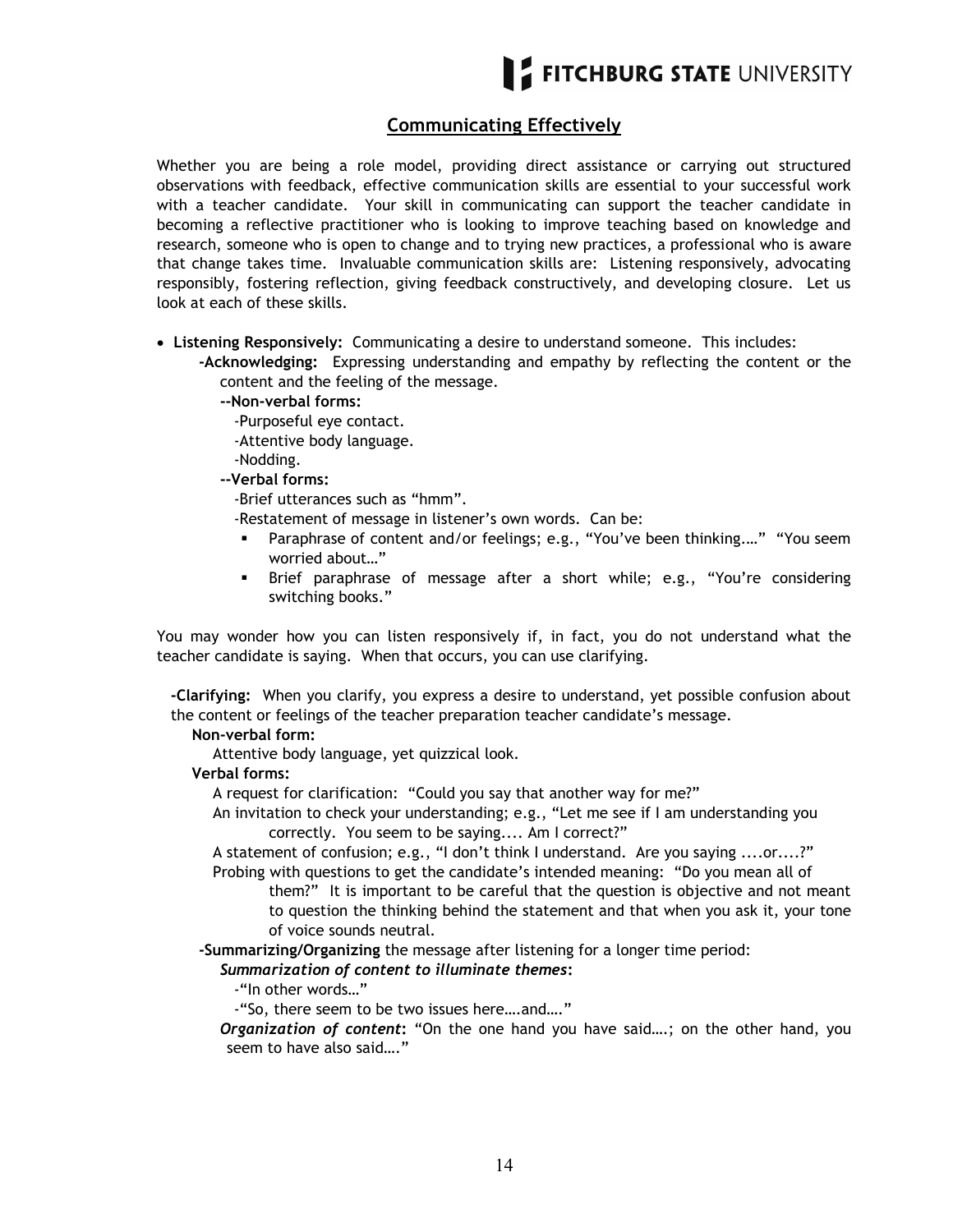Another way to listen responsively while also fostering reflection is to extend what the candidate has been saying.

#### **-Extending/Shifting Conceptual Focus/Synthesizing:**

- **--Shifting focus up to more abstract level or down to a more concrete level of logic.**  To shift up insert a value, belief, assumption, etc. "An important goal for you would be to…." To shift down insert an example, strategy, choice, action, etc. "So you are saying that one choice for you might be…."
- **--Taking message to deeper level of thinking**; e.g., "You are saying that you don"t want to teach math this way, yet every strategy you describe seems to fit this model. I sense some conflict for you."
- **--Giving information or providing resources in response to the message content**; e.g., "You"re wondering how actively engage students in grasping set theory. I can give you the names of two teachers who have designed such learning experiences, if that would be helpful."
- **Advocating Responsibly:** When you want to express your perspective about an aspect of teaching such as when you are providing direct assistance, your ability to communicate effectively with the teacher candidate will be enhanced if you state your ideas in a way that promotes understanding. There are two aspects of effectively expressing your ideas:
	- **Expressing your thinking clearly:**
		- $\Diamond$  When you make a statement describe the reasoning behind your ideas; e.g., "Here are the reasons for my saying this."
		- $\Diamond$  State the data on which your thinking is based; e.g., "I am basing this on the following data...."
		- $\Diamond$  Explain the context within which the ideas would occur; e.g., "I think these children would benefit...."
		- $\Diamond$  Give examples to illuminate your idea(s); e.g., "Here's how we could carry this out...."
	- **Testing your ideas:** 
		- $\Diamond$  Invite the teacher candidate to explore your ideas; e.g., "What do you think about this idea?"
		- Explore your ideas for weak spots; e.g., "Do you see any problems? Anything missing?"

Listening responsively to the university student's ideas and stating you ideas responsibly are two essential communication skills for mentoring. A third is developing closure.

- **Fostering Reflection:** As we have said, good mentors support teacher candidates in thinking through the teaching process, rather than telling the teacher candidates what to do. Asking questions that are fairly open ended can foster candidate reflection. Some questions (Caney, 1991) that promote reflection are:
	- When is the concern most pronounced?
	- Why do you think that happened?
	- What evidence do you have about that?
	- What have you tried before?
	- Why do think that worked/didn't work?
	- What do you want to happen?
	- What if it happened this way?
	- How might you do that?
	- How else might you approach that?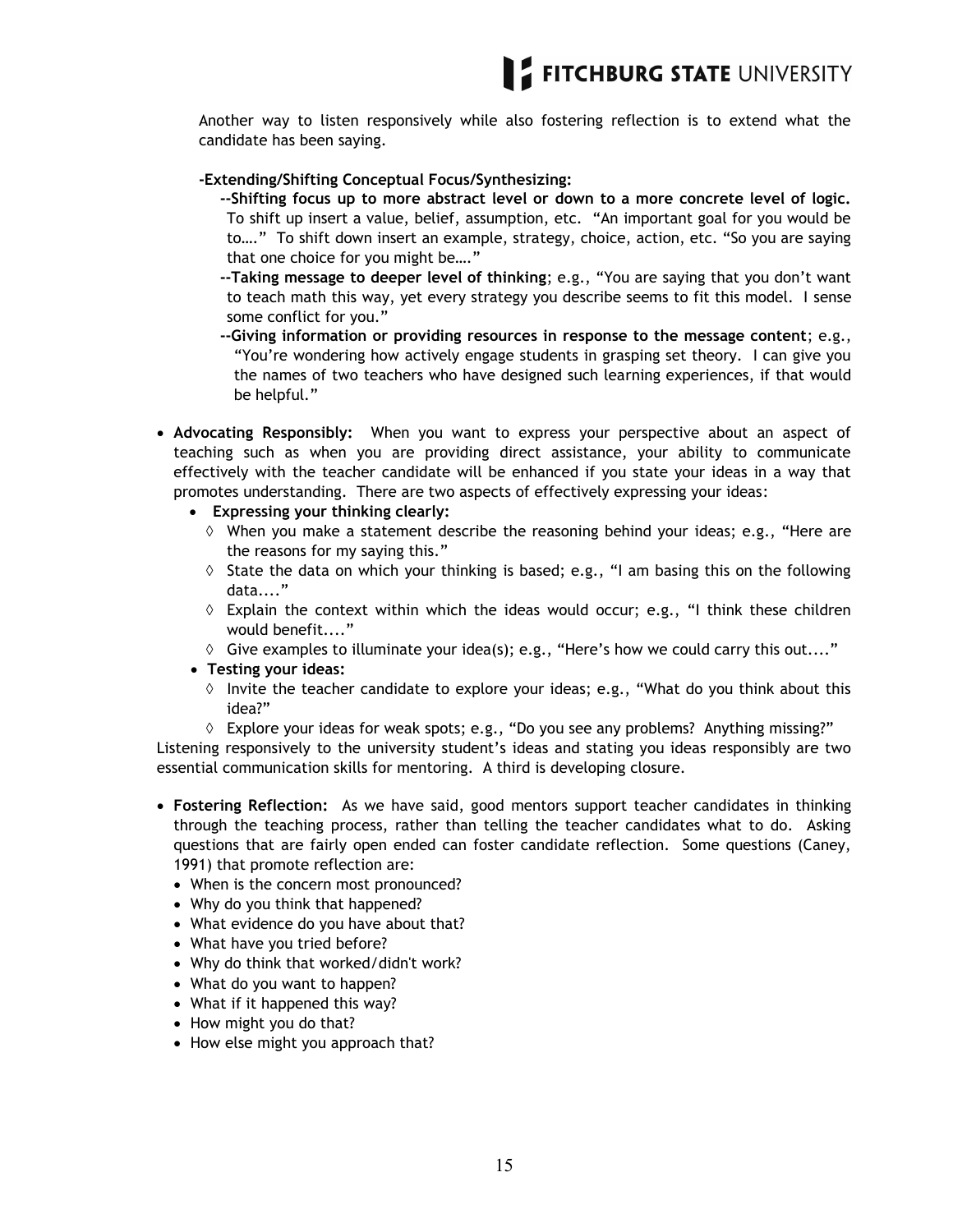

#### **Resolving Conflicts**

Occasionally conflicts may arise. These may occur between the candidate and the supervising practitioner or the supervising practitioner and the university supervisor or the candidate and the university supervisor. While conflicts are natural and normal in any relationship, people often shy away form resolving them. Below are some suggestions for a means through which a mentor could help resolve an issue. [Adapted from: Covey, S. (1989). *The 7 habits of highly effective people*. NY: Simon and Shuster; Johnson, D. & Johnson, F. (1991). *Joining together*. *Group theory and group skills* (4th ed.). Englewood Cliffs, NJ: Prentice-Hall; Johnson, D, and Johnson, R. (1995). *Reducing school violence through conflict resolution*. Alexandria VA: Association for Supervision and Curriculum Development.]

**1) Speak up.** Tell the other person that you feel/think there is a problem you would like to resolve. State your perspective and invite the other person to do the same. **2) Jointly define the conflict:**

| When you are the one defining the        | When you are the one listening,                          |  |
|------------------------------------------|----------------------------------------------------------|--|
| conflict, advocate. Seek<br>be<br>to     | listen responsively. Seek to understand                  |  |
| understood                               |                                                          |  |
| -Chose something that can be changed     | -Do not interrupt.                                       |  |
| -Stick to one item.                      | -If you do not understand the other person's perspective |  |
|                                          | or the information offered, ask clarifying questions.    |  |
| -Be as specific and precise as possible. | -When the other person has stated his perspective,       |  |
|                                          | summarize his point; then check with him to be sure you  |  |
|                                          | are accurate.                                            |  |
| -Define the conflict as a problem to be  | -Indicate respect for the other person's views, whether  |  |
| solved, not a confrontation to be won.   | or not you agree with her.                               |  |
| -Talk about behavior, not people; do not | -If appropriate, provide additional information to help  |  |
| label, insult; judge or accuse.          | clarify a misunderstanding.                              |  |
| -Distinguish observation from inference; | If the other person uses labels, ask for the behavior(s) |  |
| minimize inferences.                     | that the person saw or heard; if the other person uses   |  |
|                                          | inferences, ask for the specifics that lead to the       |  |
|                                          | inferences.                                              |  |
| -Take ownership for your perspective--   | the other person uses - "you" messages,<br>lf.<br>use    |  |
| use "I" messages, not "you" messages.    | paraphrasing to turn the statements into that person's   |  |
|                                          | "I" messages; e.g., "You find it hard when I"            |  |

**3) Encourage each person involved to communicate what each of you wants and each of you feels/thinks as well as the reasons for your positions** *throughout* **the resolution process.** This helps to maintain the healthy exchange of ideas, particularly since ideas often change throughout the process.

**4) Communicate** *cooperative* **intentions--as often as seems needed throughout the exchange.** Joining *with* another person to jointly resolve a conflict establishes a shared goal whereas trying to win or trying to prove you are/were right establishes a competition in which one has to lose. If anyone has to lose, both the relationship and the job to be done lose.

**5) Take the opponent's perspective periodically throughout the discussion.**

**6) Brainstorm options that are beneficial to all parties.**

#### **7) Reach a wise agreement that is good for** *all* **people involved.** Include: How each will act differently;

How cooperation will be restored if someone "slips" back to the previous behavior;

Provision for a future checkpoint to see how each person feels the agreement is working.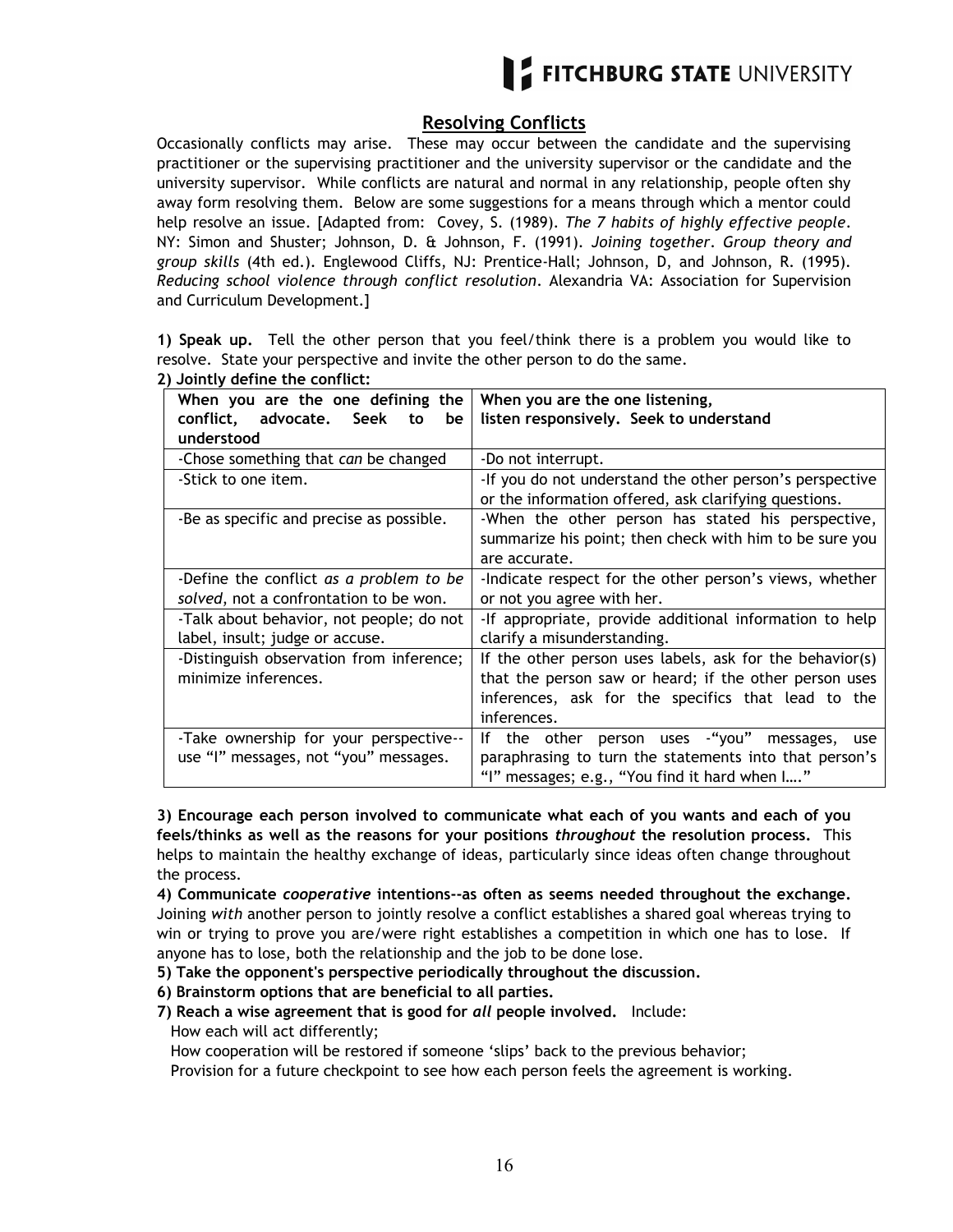

If the conflict cannot be satisfactorily resolved between a candidate and a mentor/supervising practitioner, then the university supervisor should be called right away and asked to help resolve the issue.

If the three people are not able to address the conflict, then the department chair (or in the case of secondary programs, the program chair) should be called and asked to assist. If there is an unresolved conflict between the mentor and the university supervisor, then the dept chair or program chair should be asked for assistance. If none of these steps leads to resolution, the Dean of Education should be asked to assist.

#### **Practices Beyond Communication**

There are additional mentor practices that will help support the teacher candidate:

- Believe the candidate is capable and demonstrate that belief.
- Value the candidate as an individual.
- Share ideas rather than giving advice.
- Be honest and objective.
- **•** Honor confidentiality.
- Be authentic about who you are and what you value.

#### *When you have limited time*

- Set parameters and expectations.
- Focus on a few items for your discussion.
- Provide closure.

#### **Consultation with the University Supervisor**

Do not over extend yourself. You will serve yourself and the teacher candidate better if you do not become overly responsible for the teacher candidate. Remember, the university supervisor is your support as well. If concerns arise that need attention, make use of the supervisor by asking questions during or between visits.

#### **A Final Word**

The mentoring process and the licensure process are serious professional responsibilities. The Fitchburg State University faculty members in the teacher preparation programs respect your part in this work. If at any time you need assistance or have questions, please call us at 978-665-3239.

*Thank you!*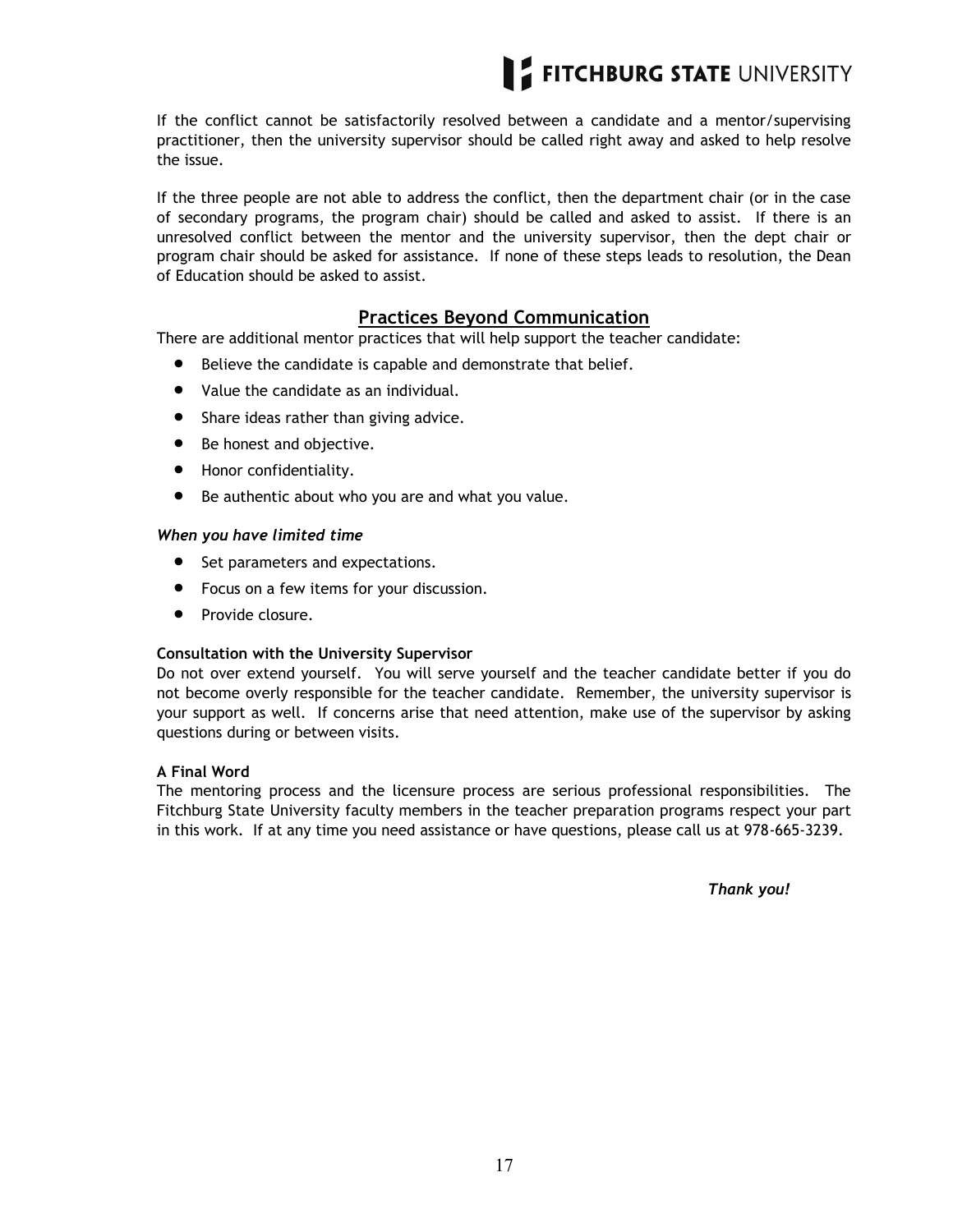

**The Conceptual Framework of our Teacher Preparation Programs**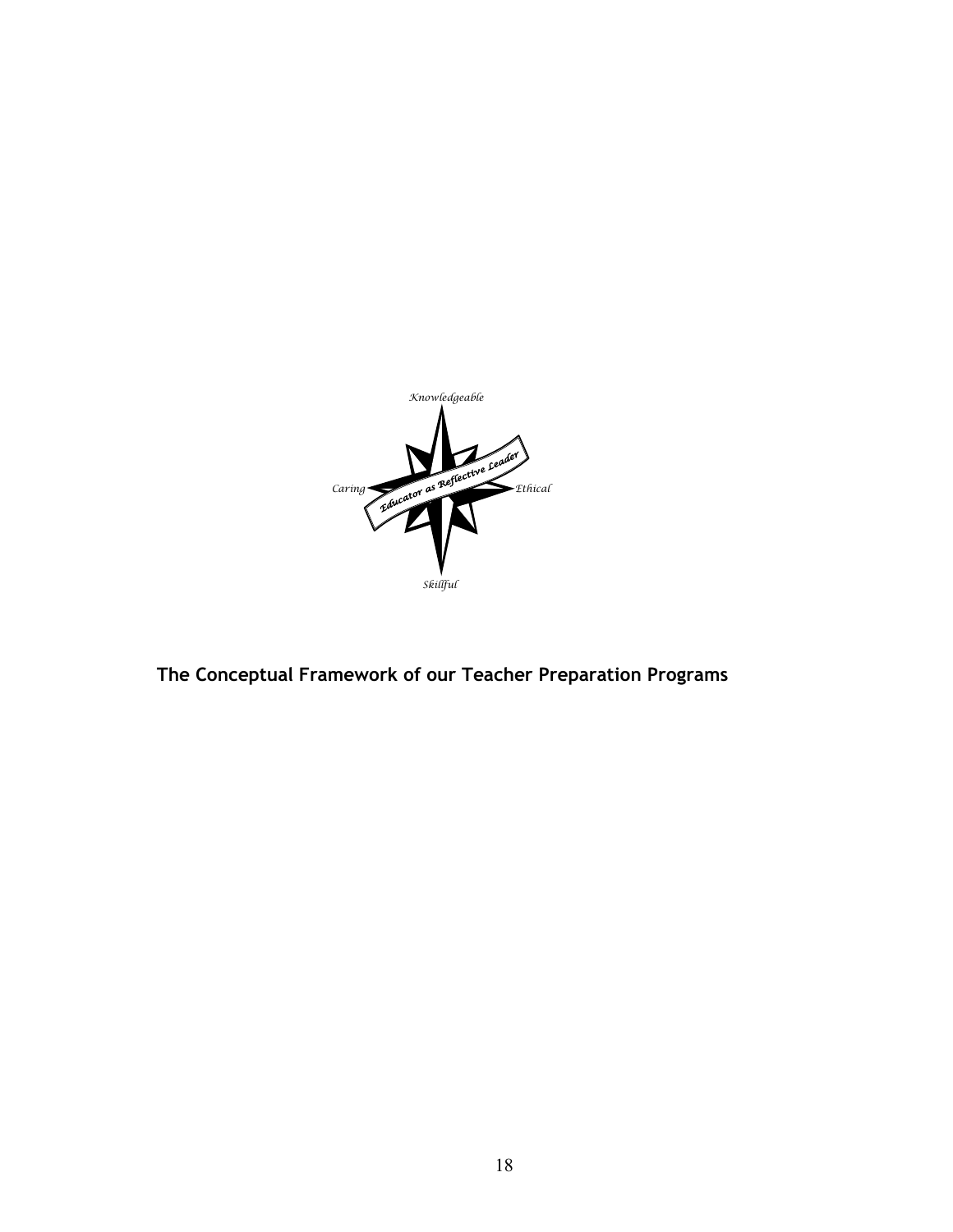#### **BIBLIOGRAPHY OF RESOURCES For Mentors and Beginning Teachers**

- 1. Anderson, E., & Shannon, A. L. (1988). Toward a conceptualization of mentoring. *Journal of Teacher Education, 39* (1), 38-42.
- 2. Austin-Huling, L., Odell, S., Ishler, P., Kay, R., & Edelfelt, R. (1989). *Assisting the beginning teacher.* Reston, VA: Association of Teacher Educators.
- 3. Black, S. (September 2001). A lifeboat for new teachers. *American School Board Journal*, 188(*9*) from http://www.asbi.com
- 4. Bocchino, R. (1999). *Emotional literacy: To be a different kind of smart*. Thousand Oaks, CA: Corwin Press.
- 5. Bokina, N. L. (1999). Mentoring at its best. *The National Research Center on the Gifted and Talented Newsletter,* pp*.* 8-10.
- 6. Bonilla, J. (Summer, Spring 1997). Mentoring as a two way street. *Journal of Staff Development.* 50-52.
- 7. Boreen, J., Johnson, M., Niday, D. & Potts, J. (2000). *Mentoring Beginning Teachers*: *Guiding, Reflecting, Coaching* Portland, ME: Stenhouse**.**
- 8. Brenan, S., Thames, W. & Roberts, R. (May 1999). Mentoring with a mission. *Educational Leadership,* 49-52.
- 9. Caccia, P. (March 1996). Helping beginning teachers defeat discouragement. *Educational Leadership,* 50-52.
- 10. Casey, J. & Mitchell, R. (1996). Small epiphanies: The discoveries of beginning teachers. *Baylor Educator, 21,* 14-24.
- 11. California Commission of Teacher Credentialing. (1992). *Success for beginning teachers: California New Teacher Project, 1988-1992.* Sacramento, CA: California State Department of Education.
- 12. Canning, C. (1991). What teachers say about reflection. *Educational leadership*, 48 (6), 18 21.
- 13. Codell, Esme Rajii. (2001). *Educating Esme: Diary of a teacher's first year.* Chapel Hill, NC: Algonquin Books.
- 14. Cohen, N. (1996). *Mentoring adult learners: A guide for educators and trainers.* Oregon: Book News, Inc.
- 15. Correia, M. & McHenry, J. (2002). *The mentor's handbook: Practical suggestions for collaborative refelction and analysis.* Norwood, MA; Christopher Gordon.
- 16. Costa, A., & Garmston, R. (1999). *Cognitive coaching* (4th ed.). Highlands Ranch, CO: Center for Cognitive Coaching.
- 17. Cousin, P. & Duncan, A. (August 1997). Norms of collaboration for group work. *Primary Voices K-6, National Council of the Teachers of English,* pp. 6-15.
- 18. Covey, S., (1993). Empathetic Listening in S. Covey, *Seven principals of highly effective people.* Salt Lake City, Utah: Covey Leadership Center, pp. 236-259.
- 19. Crum, T. (1897). *The magic of conflict*. NY: Simon & Shuster.
- 20. Daloz, L. (1999). *Mentor*. San Francisco: Jossey-Bass.
- 21. Dagenais, R, (April 2, 2000). *Expert vs. novice teacher: The mentoring bridge*. www.mentors.net/03Library/Exprt\_Novic.htm
- 22. Danielson, C. (1996). *Enhancing professional practice: a framework for teaching*. Alexandria, VA: Association for Supervision and Curriculum Development.
- 23. DeBoer, A. (1995). *Working together*. Longmont, CA: Sopris West.
- 24. Evertson, C. & Weade, R. (1989) Classroom Management and Teaching Style: Instructional Stability in Two Junior High English Classrooms, *The Elementary School Journal*, *89* (3): 379- 393 as it appeared in adapted form in Regional Laboratory for Educational Improvement of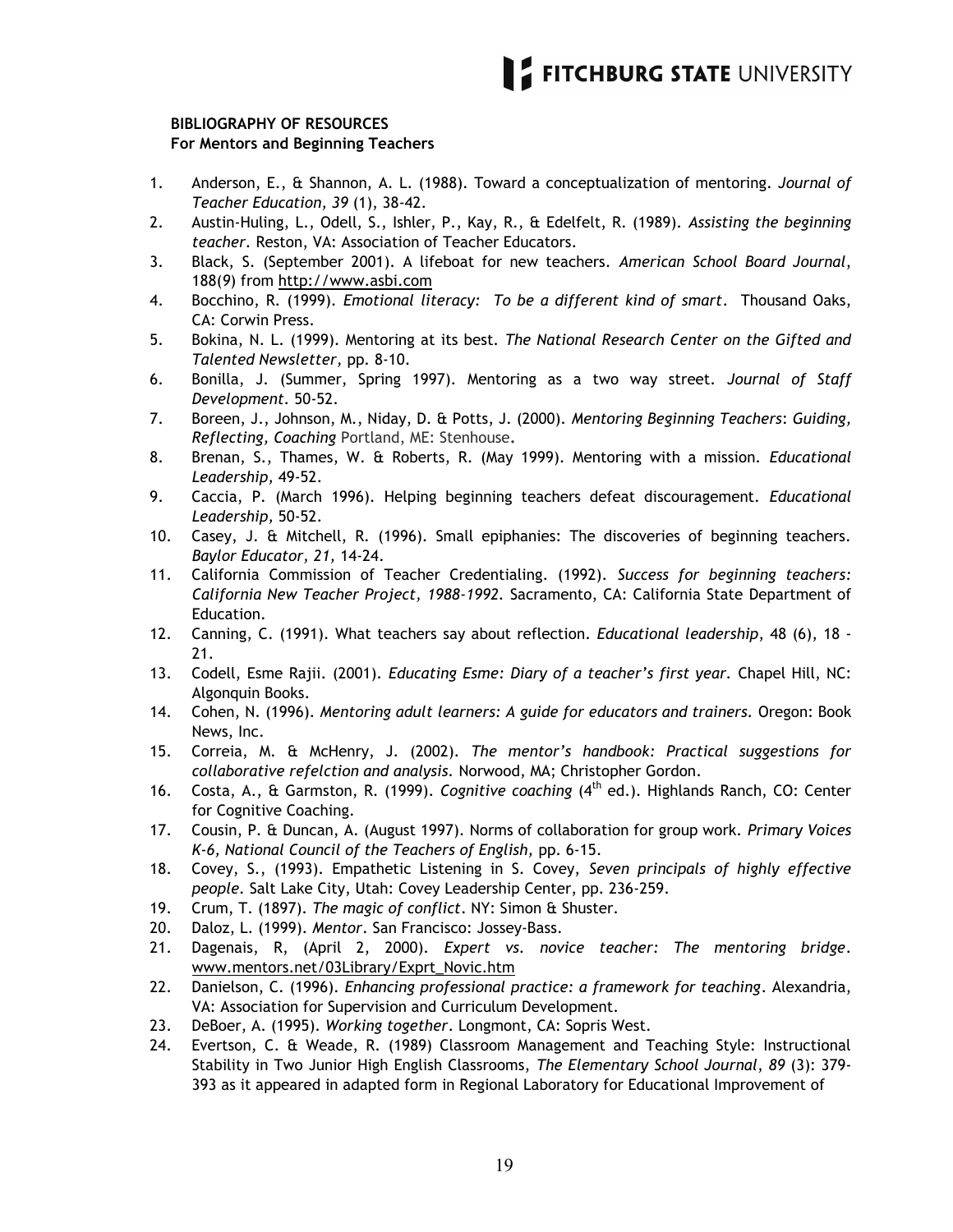

- 25. the Northeast and Islands. (1994). *Mentoring: A resource and training guide for educators*. Author.
- *26.* Fraser, J. (1998). *Teacher to teacher: A guidebook to effective mentoring.* Portsmouth, NH: Heinemann Press.
- 27. Ganser, T. (Winter 2000). Teams of two. *Journal of Staff Development*. *21*(1), 60-63.
- 28. Gardner, B. (2000, March). Who"s the mentor? *National Education Association Today, 8*(6),8-9.
- 29. Gehrke, N. (1991). *Developing teachers' leadership skills*. (ERIC Document Reproduction Service No. ED 330 691).Gless, J. & Baron, W. (May 1996). *A guide to prepare support providers with beginning teachers.* UC Santa Cruz: New Teacher Project/BTSA.1. Developed by The California New Teacher Project. Co-administered by the California DOE and Commission on Teacher Credentialing.
- 30. Gold, Y & Roth, R. (1999). *The transformational helping professional*. San Francisco: Jossey-Bass.
- 31. Gordon, S. (1991). *How to help beginning teachers succeed*. Alexandria, VA: Association for Supervision and Curriculum Development.
- 32. Graham, M. (March/April, 1996). Guiding tomorrow's teachers. *Learning*, *24*(5), 36-38.
- 33. Graham, P., Hudsin-Ross, S., Adkins, C., McWhorter, P., & Stewart, J. (1999). *Teacher/mentor*. NY: Teachers College Press.
- 34. Gray, W. and Gray, M. (1985). Synthesis of research on mentoring beginning teachers. *Educational Leadership*, *43* (3), 37 - 43.
- 35. Haley, M. (1992). *Materials used at a presentation to the New Hampshire Mentor Teacher Pilot Projects in Concord, NH*. Carlisle, MA: Research for Better Teaching.
- 36. Hargreaves, A. & Fullan. M. (1992). *Understanding teacher development*. NY: Teachers College Press.
- 37. Heller, D. (2004). *Teacher wanted: Attracting and retaining good teachers.* Alexandria, VA: Association for Supervision and Curriculum Development.
- 38. Huffmann, G., & Leak, S. (1986). Beginning teacher's perceptions of mentors. *Journal of Teacher Education, 37*, 22-25.
- 39. Huling, L. (1998). Mentoring in professional development schools*. Paper presented at the Annual Meeting of the Association of Teacher Educators.* Dallas, TX.
- 40. Katz, L. (1972). *Talks with teachers.* Washington DC: National Association for the Education of Young Children.
- 41. Katz, L. (1972). Teachers" developmental stages. *Elementary School Journal, 23*, 50-54.
- 42. Koerner, M. E. (1992). The cooperating teacher: An ambivalent participant in student teaching*. Journal of Teacher Evaluation, 43*(1), 46-56.
- 43. Kronowitz. (1998). *Your first year of teaching and beyond (3rd ed.).* Boston, MA: Addison-Wesley.
- 44. Lawlar, P. (1991). *The keys to adult learning*. Philadelphia, PA: Research for Better Schools.
- 45. Lee, G. & Barnett, B. (1994). Using Reflective Questioning to Promote Collaborative Dialogue. *Journal of Staff Development, 15*, 16-21.
- 46. Lemma, P. (1993). The cooperating teacher as supervisor: A case study*. Journal of Curriculum and Supervision 8*(4), 329-342.
- 47. Lieberman, A. (1998). (Ed.). *Building a Professional Culture in Schools.* New York: Teachers College Press.
- 48. Lieberman, A. & Miles, A. (1998). Teacher leadership: Ideology and practice. In Lieberman, A. (Ed.). *Building a professional culture in schools*. NY: Teachers College Press. (ERIC Document Reproduction Service No. ED300877).
- 49. Lipton, B. & Wellman, B. (2001). *Mentoring matters.* Sherman, CT: MiraVia, LLC.
- 50. Lucas, C. (May 1999). Developing competent practitioners. *Educational Leadership,* 45-48.
- 51. Massachusetts Department of Education. *Professional Standards for Teachers*. Author.
- 52. Meyers. (1998). *New teacher's handbook.* New York, NY: Impact II, The Teacher"s Network.
- 53. Moir, E. (1990). *Phases of first year teaching.* San Jose, CA: California New Teacher Project.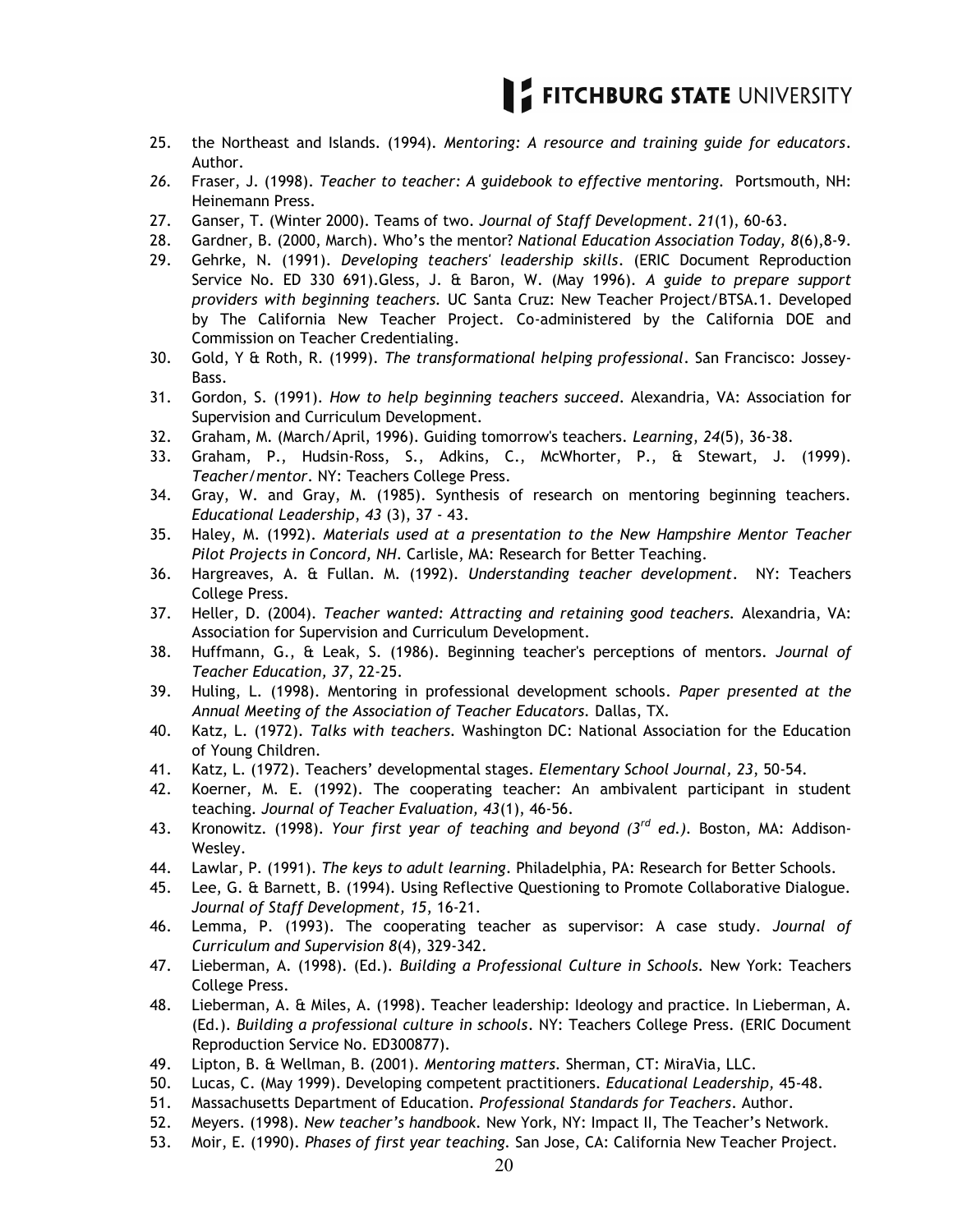

- 54. Oakland Schools, (1995). *The beginning teacher's manual.* 2100 Pontiac Lake Road, Waterford, Michigan.
- 55. Olebe, M., Jackson, A., & Danielson, C. (May 1999). Investigating in beginning teachers: The California model. *Educational Leadership*, 41-44.
- 56. Odell, S., & Huling, L. (2000). *Quality mentoring for novice teachers.* Washington, DC: Association of Teacher Educators.
- 57. Parmer, P. (1998). *The courage to teach*. San Francisco: Jossey-Bass.
- 58. Parmer, P. (2000). *Let your life speak: Listening to the voice of vocation*. San Francisco: Jossey-Bass.
- 59. Pelletier, C. (2000). *A handbook of techniques and strategies for coaching student teachers.*  Boston, MA: Allyn and Bacon.
- 60. Pelletier, C. (2006). *Mentoring in action: A month by-month curriculum for mentors and their new teachers.* MA: Pearson/Allyn and Bacon
- 61. Pitton, D. (2006). *Mentoring novice teachers*; Fostering a dialogue process. (2nd ed.). Thousand Oaks, CA: Corwin Press.
- 62. Portner, H. (1998). *Mentoring new teachers*. Thousand Oaks, CA: Corwin Press.
- 63. Portner, H. (2001). *Training mentors is not enough.* Thousand Oaks, CA: Corwin Press
- 64. Portner, H. (2002). *Being mentored: A guide for protégés.* Thousand Oaks, CA: Corwin Press
- 65. Regional Laboratory for Educational Improvement of the Northeast and Islands. (1994). *Mentoring: A resource and training guide for educators*. Andover, MA: Author.
- 66. Robbing, P. *The art and skill of mentoring.* [Audio tapes]. Front Royal, Virginia: National Cassette Services.
- 67. Rogers, P., & Babinski, L. (1999). Breaking through isolation with new teacher groups. *Educational Leadership,* 56, 38-40.
- 68. Rose, S. W. (1995, September). How to build a better teacher. *Executive Educator, 17*(9). 27 29.
- 69. Rowley, J. B. (1999). The good mentor. *Educational Leadership*, 56, 20-22.
- 70. Rudney, G. & Guillaume, A. (2003). *Maximum mentoring.* Thousand Oaks, CA: Corwin Press.
- 71. Rutherford, P. (2005).*21st Century mentor's handbook: Creating a culture for learning*. Alexandria, VA: Just Ask Publishers.
- 72. Saphier, J. (1992). *Combining data and questions rather than judging*. Carlisle, MA: Research for Better Teaching. Mimeo.
- 73. Saphier, J. & Gower, R. (1987). *The skillful teacher (3rd ed.)*. Carlisle, MA: Research for Better Teaching.
- 74. Saphier, J. & Gower, R. (1997). *The skillful teacher (5th ed.)*. Carlisle, MA: Research for Better Teaching.
- 75. Scherer. *A better beginning: supporting and mentoring new teachers.* Alexandria, VA: Association for Supervision and Curriculum Development.
- 76. Shalaway, Linda. (1998). *Learning to teach…not just for beginners.* New York, NY: Scholastic.
- **77.** Showers, B. & Joyce, B. (March 1996). The evolution of peer coaching. *Educational Leadership*, 12-16.
- 78. Stalhut, R. & Fratianni, J. (February 1988). Coaching student teachers to elicit mentor role behavior from their cooperating teachers. Paper presented at the meeting of *The American Association of Colleges for Teacher Education National Conference*. New Orleans, LA.
- 79. Steffy, B., Wolfe, M., Pasch, S. & Enze, B. (2000). *The life cycle of the career teacher.*  Thousand Oakes, CA: Corwin Press.
- 80. Sullivan, C. G. (2004). *How to mentor in the midst of change* (2nd ed.). Alexandria, VA: Association for Supervision and Curriculum Development.
- 81. Sweeny, B. (2000). "Advice for new teachers from mentors: Advice to beginning educators from your more experienced colleagues". http://teachermentors.com